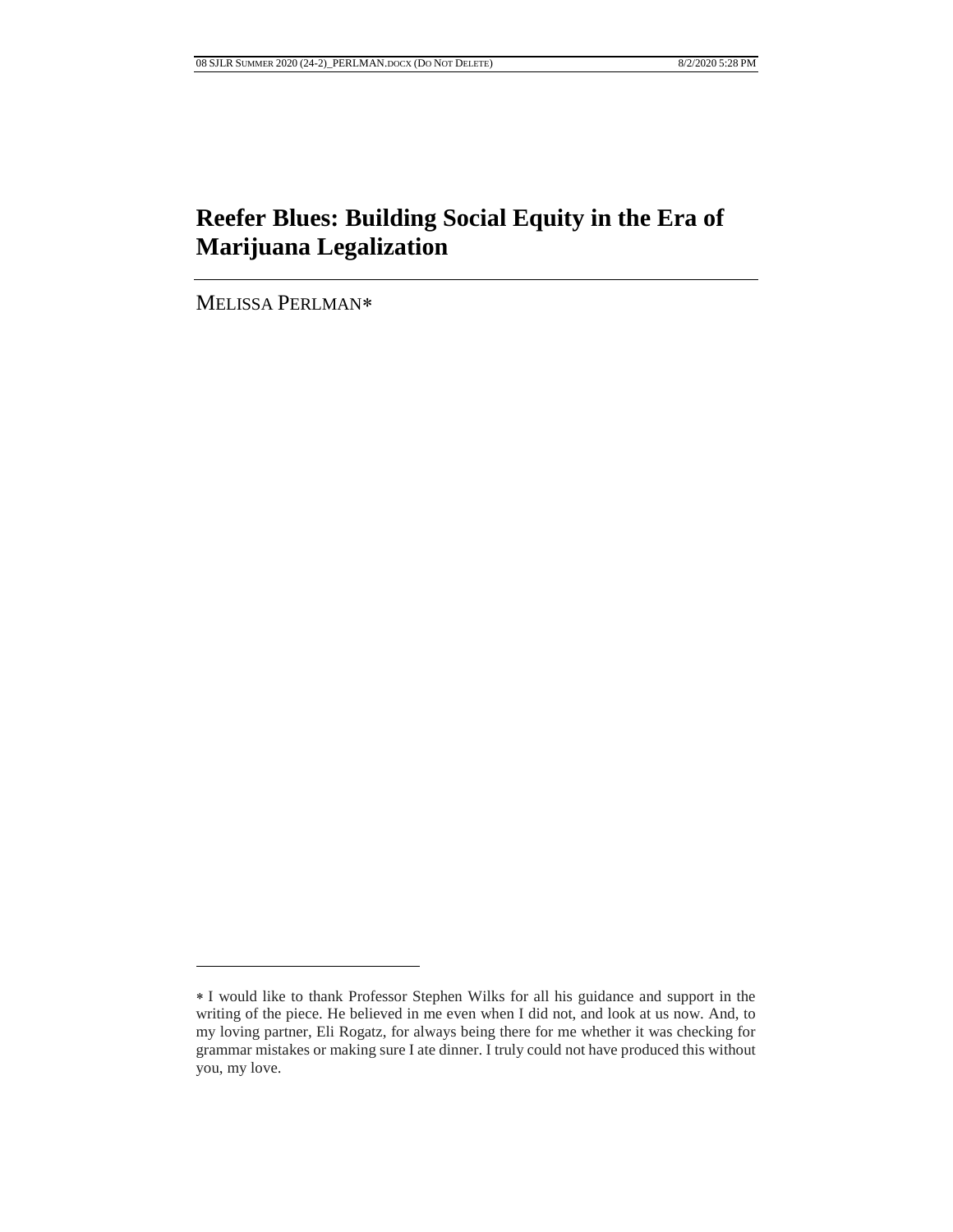### **Abstract**

This article is inspired by the convergence of entrepreneurship as a way to build social and economic value and the need for the equity conversation. Diversity in the market is what keeps it running, but the barriers to entry for minority entrepreneurs often prevent them from participating in the mainstream economy. With marijuana legalization on the horizon, this is quickly becoming another example of minority business owners being left out of the market. Politically marijuana legalization is a double-edged sword that both past and present Presidents were not willing to wield for differing reasons but the climate is changing. Presently, marijuana legalization has profited those that once claimed it was America's enemy number one, which does not seem right in my eyes and is what led me to write this piece. Importantly, states as well as the federal government need to be mindful of the social impact this will have on minority communities across the country.

Each state that chooses to legalize marijuana should have social equity at the forefront of their decision making because the legalization of marijuana could end up just being another chance for the white majority to bar Black and Brown communities from getting a fair chance. Not to mention how the War on Drugs has persecuted and locked up so many Black and Brown men for the very substance that the white man now sees to make a profit, hand over fist. The War on Drugs has just been another way for the federal government to police minority communities, and its failed attempts at lowering drug use rates have instead only really been successful in spreading propaganda about marijuana and its users. Michele Alexander refers to effects of the War on Drugs on minority communities as the New Jim Crow in her book, so appropriately titled: The New Jim Crow.

To right the wrongs of the War on Drugs and encourage minority entrepreneurs to participate in the new legalized marijuana market, the federal government needs to remove marijuana from the schedule one list, which is noted in Cory Booker's Marijuana Justice Act, and each state that decides to legalize should require certain portion of minority applications for marijuana business licenses before opening the market up to the rest of the community and with the tax revenue from marijuana a percentage should be put towards a fund for zero interest loans to continue to promote minority business ownership. California has legalized marijuana and has created both legislative relief as well as economic support for minority run marijuana businesses through a venture accelerator that not only provides financial assistance but also business acumen. Ameliorative relief is another important action for the states that decide to legalize to somehow make amends with those that have previous marijuana charges. But, none of this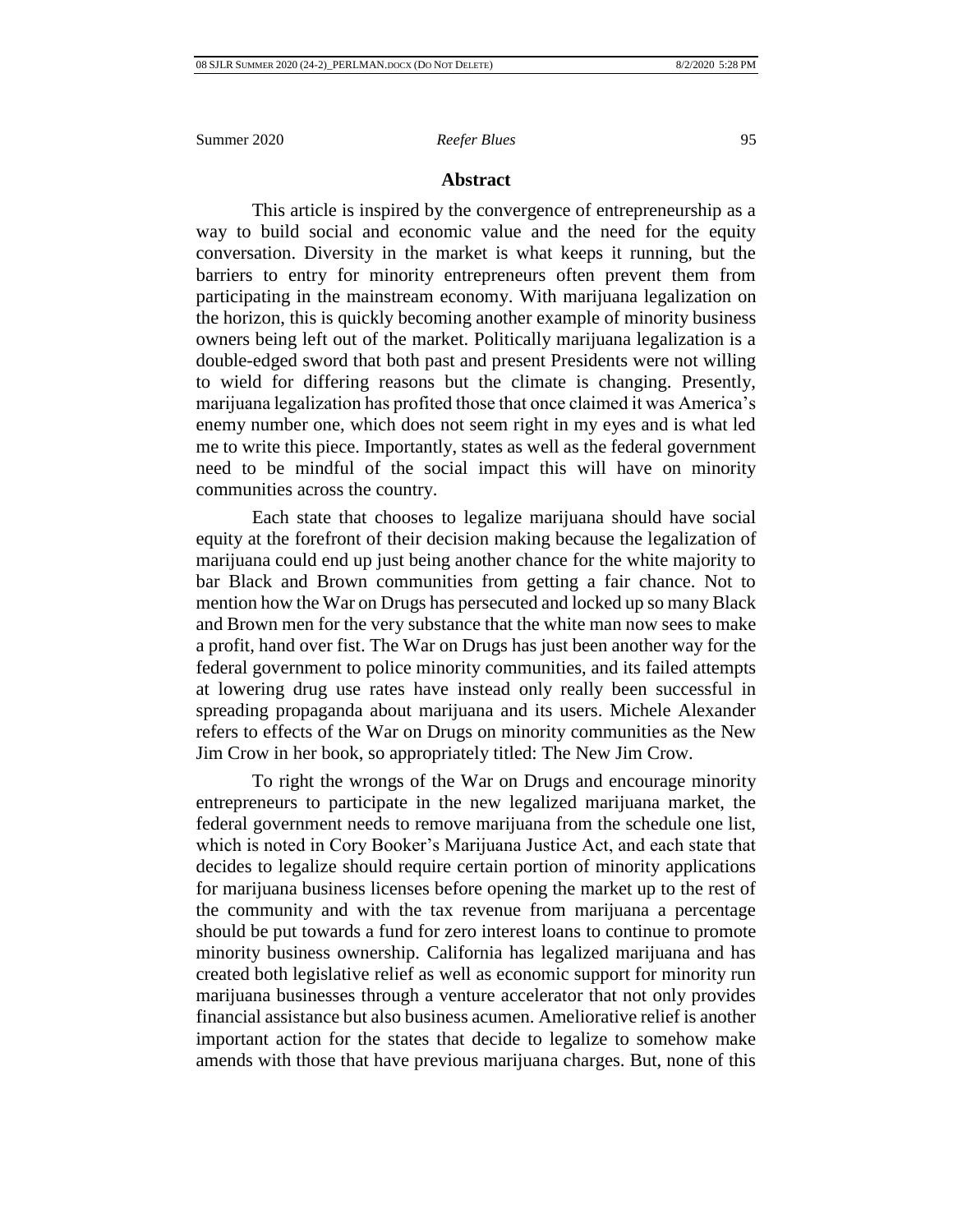will get done unless equity is part of the legalization conversation from the beginning, and it is now on us to ensure we do not let our country's racist tendencies to continue hindering the lives of our minority communities. And, our minority communities deserve better.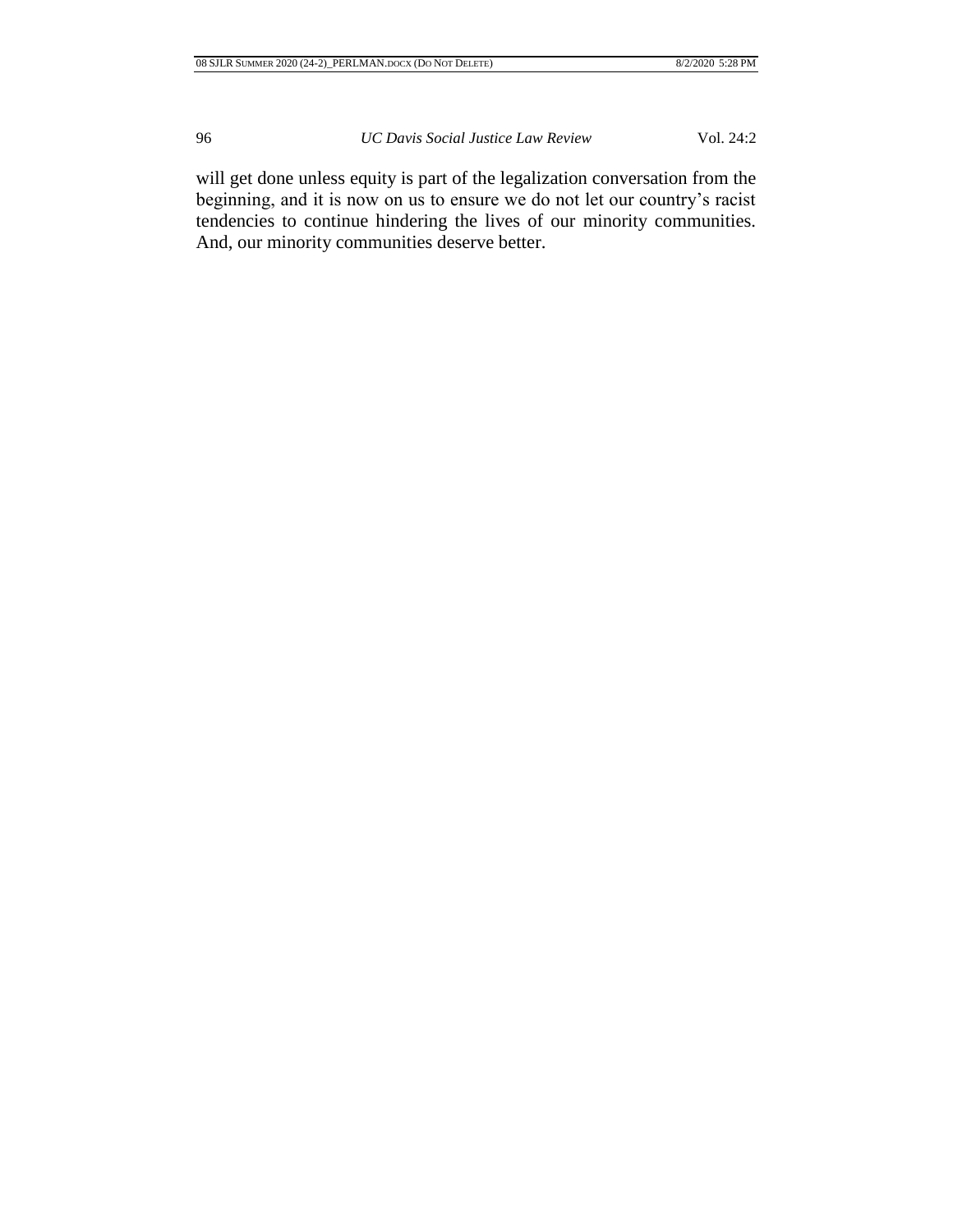# **Table of Contents**

| I.  |                 |                                                              |  |
|-----|-----------------|--------------------------------------------------------------|--|
|     | А.              |                                                              |  |
|     | $B$ .           |                                                              |  |
|     | $\mathcal{C}$ . | The "Justice" System's Role in Criminalization101            |  |
|     | D.              | Status Criminalization on the Black Community Today103       |  |
|     | $E$ .           |                                                              |  |
| II. |                 |                                                              |  |
|     | A.              |                                                              |  |
|     | $B$ .           |                                                              |  |
|     | $\mathcal{C}$ . |                                                              |  |
|     | D.              |                                                              |  |
| Ш.  |                 |                                                              |  |
|     | A.              | Societal Barriers Due to Marijuana Prohibition107            |  |
|     | $B$ .           | Economic Impact of Criminalization on Minority               |  |
|     | $\mathcal{C}$ . |                                                              |  |
|     | D.              |                                                              |  |
| IV. |                 |                                                              |  |
|     | A.              |                                                              |  |
|     | $B$ .           | The Barriers to Enter the Legal Cannabis Market for Minority |  |
|     |                 |                                                              |  |
|     | $\mathcal{C}$ . | The Executive "Gateway" to Legalization116                   |  |
|     | D.              |                                                              |  |
|     | E.              |                                                              |  |
|     | $F_{\cdot}$     | Making Room for Social Justice in the Legalization           |  |
|     |                 |                                                              |  |
|     | G.              |                                                              |  |
|     |                 |                                                              |  |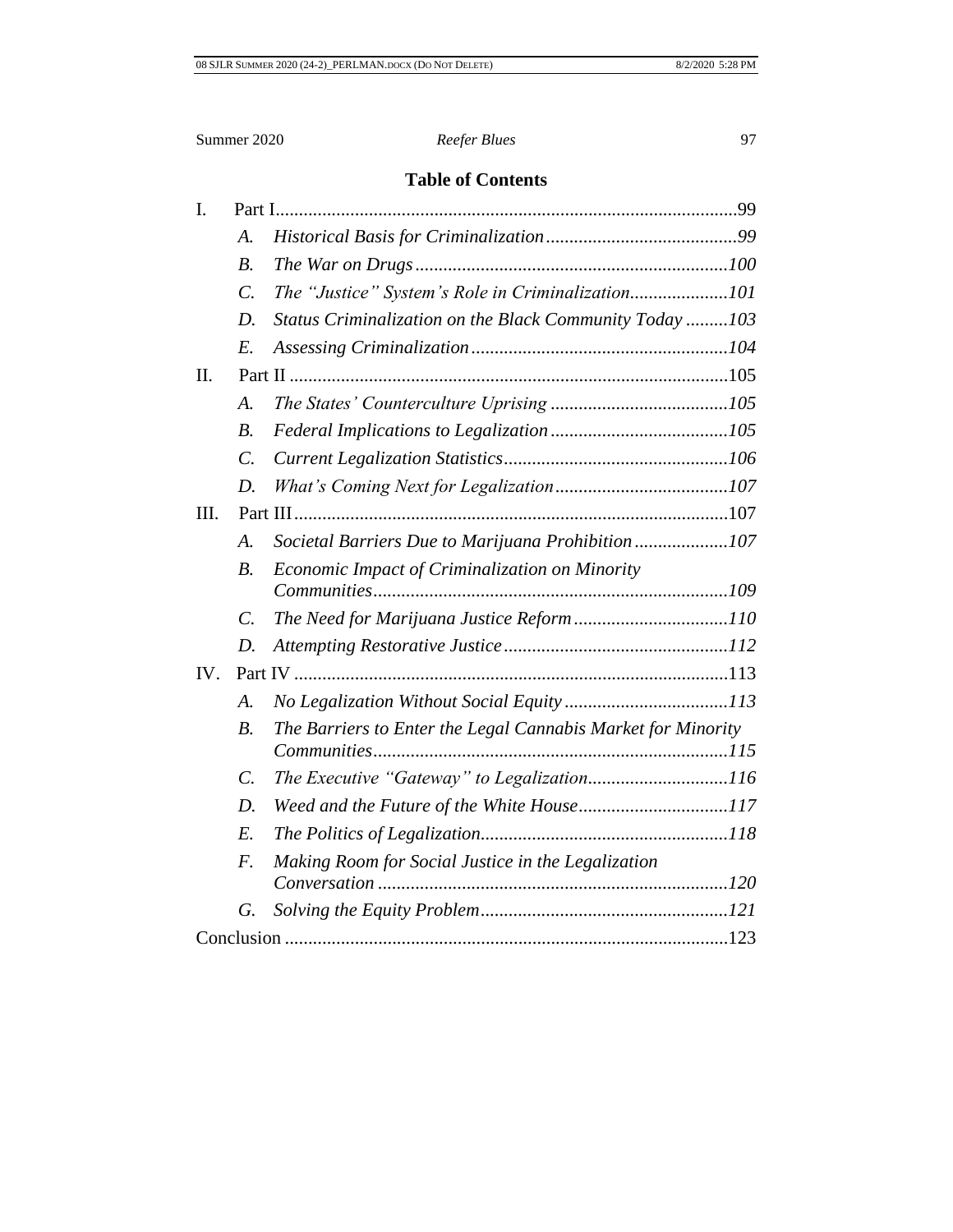# *"The power of the white world is threatened whenever a Black man refuses to accept the white world's definitions." James Baldwin*

The criminalization of marijuana has a complex history. The discussion below looks to portions of this historical record and critiques the current regulatory design that is informing marijuana's inevitable commercialization. It contends that marijuana's licensing regimes will establish market entry requirements that preserve racial inequity, albeit in reconstituted form. High licensing fees, delayed rights of market entry for registrants with criminal histories, and other barriers disfavor African-Americans and Latinos seeking to participate in a newly legalized marketplace with enormous economic potential. The specific combination of these entry requirements warrants inquiry into their true intent. What was the logic behind such requirements and how do they exploit the racially problematic history of American drug enforcement? The penal system is among the most consequential expressions of state power. Criminalizing certain conduct offers an institutional mechanism for sanctioning particular kinds of behavior, uses incarceration to animate particularly invasive expressions of government, and cements into place a set legacy effects on its targets and their families long past the period of criminal involvement. The racially harmful aspects of these institutional practices are reflected in the history of marijuana's criminalization, which facilitated opportunistic policing of African-American communities. The commensurate effects of a drug-related criminal record on prospects for employment, housing, intergenerational transfers of wealth, and other vehicles for upward economic mobility were predictable—even as they reinforced the systemic pressures feeding the drug trade itself. This cyclical system of disenfranchisement has been especially harmful to America's Black communities, which continue to experience gaps in education, income, employment, access to housing, and criminal justice involvement.

As will be discussed further below, legalization of marijuana marks a significant cultural, legal, and commercial shift insofar as it will profoundly alter structural relationships between communities of color and law enforcement. While decriminalization seems to facially change one of law enforcement's gateways into policing Black communities, it will give rise to other problematic arrangements governing access to lawful marijuana. Importantly, as registration and licensing requirements exclude prospective market participants with limited means and criminal histories, the emerging regulatory frameworks will do little to dismantle cyclical systems of disenfranchisement which disproportionately harm communities of color.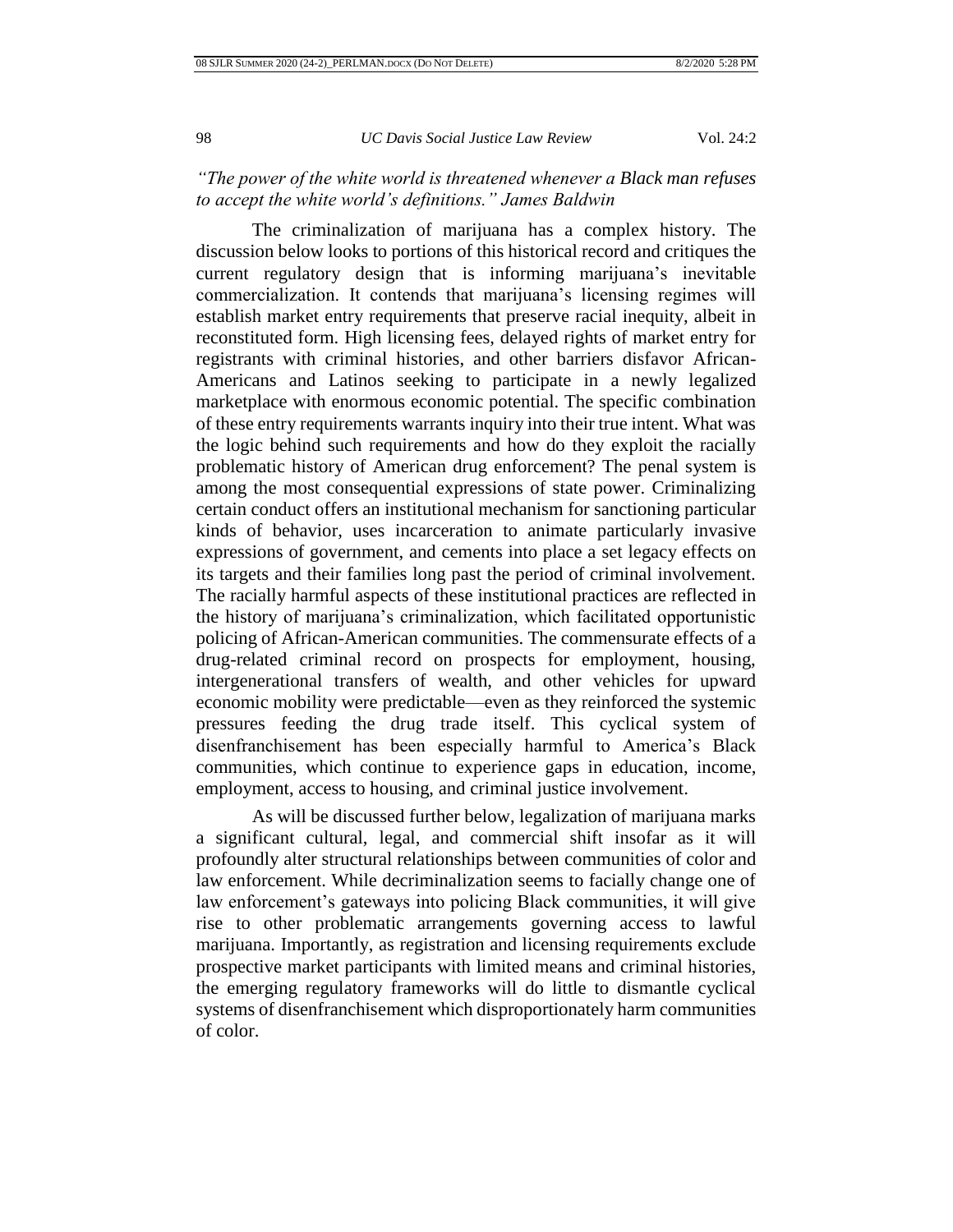This note is organized as follows: Part I briefly summarizes the history of marijuana criminalization, which dates back to the early 1900's. Part II discusses the emergence of marijuana's status as a countercultural symbol, juxtaposing state rights and individual sovereignty against the mighty, all-powerful federal government. Part III discusses the compounding collateral consequences of criminalization for communities of color. Part IV discusses the cultural shift in societal attitudes towards marijuana use and focuses on the necessity of social equity to ensure justice in enacting legislation. The note concludes by calling for a comprehensive restricting of the entire cannabis industry so as to minimize racially harmful practices while supporting fair competition.

# **I. Part I**

### *A. Historical Basis for Criminalization*

<span id="page-5-1"></span><span id="page-5-0"></span>As our nation begins to overcome the rhetoric of the War on Drugs, which demonized marijuana and its users over the last century, the resulting systematic oppression can no longer go unnoticed. Surprisingly enough, marijuana was not stigmatized in the U.S. until it was targeted by prohibitionists during the early 20th century as an "alien scourge."<sup>1</sup> Marijuana was then often associated with "landless [vagrants,] bandits, bootleggers, prisoners, and [others of the like, which] made marijuana the perfect scapegoat for deep-rooted social inequities."<sup>2</sup> Moreover, those in power began to blame the problems of the less fortunate on the use of marijuana. And, while most recognize the Nixon and Reagan administrations as when marijuana criminalization began, it can be linked back to as early as 1915 when California outlawed marijuana as pre-textual move to harassing the Mexican community, which is the same tactic state governments have used to disenfranchise minority groups throughout American history.<sup>3</sup> Prohibiting marijuana has never been about health and safety, but rather marginalizing despised minorities.

In 1930, Harry Anslinger, who would eventually be deemed "the Godfather of modern drug prohibition,"<sup>4</sup> became the first commissioner of the Federal Bureau of Narcotics. After losing the war against prohibition in 1933, Anslinger "was aware of the weakness of his new position," but also

<sup>&</sup>lt;sup>1</sup> MARTIN A. LEE, SMOKE SIGNALS 37 (2012).

<sup>2</sup> *Id.* at 39.

<sup>3</sup> *Id.* at 42.

<sup>4</sup> Jolene Forman & Suchitra Rajagopalan, *The new 4/20: Beyond legalizing it*, CNN NEWS (Apr. 20, 2018, 11:09 AM), https://www.cnn.com/2018/04/19/opinions/marijuana-blackand-brown-communities-opinion-forman-rajagopalan/index.html.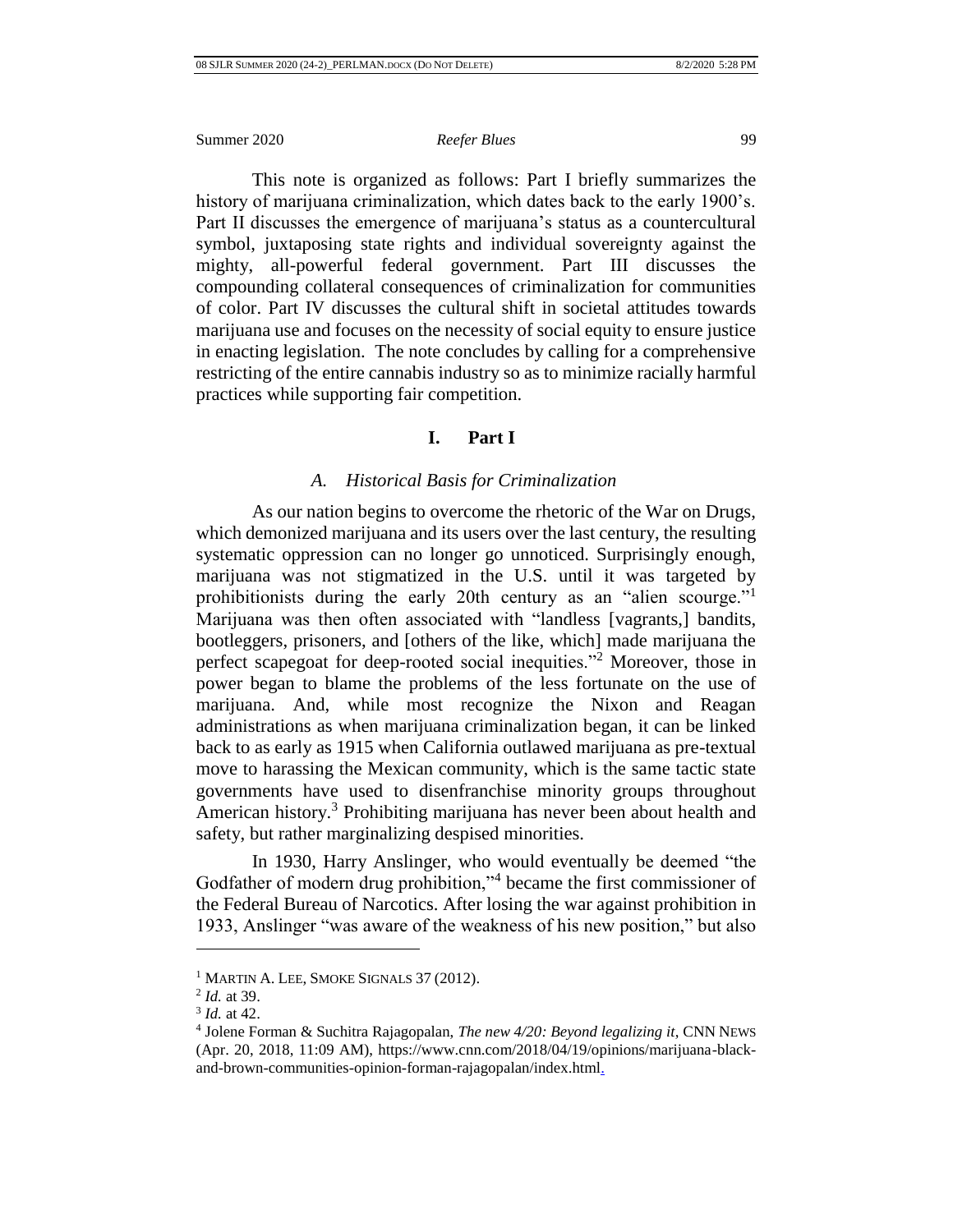$\overline{a}$ 

### 100 *UC Davis Social Justice Law Review* Vol. 24:2

of the potential power that it could offer. As a result, he went on a crusade to rid the country of all drugs, starting with marijuana, and it was not a coincidence that marijuana was linked communities of color.<sup>5</sup> Anslinger provided the foundation for what would later become the War on Drugs. He sensationalized anti-marijuana propaganda as an "assassination of youth" in magazines and films, which led to Congress banning marijuana with the Marihuana Tax Act of 1937.<sup>6</sup> Anslinger used marijuana to play off the racial tensions in the country to create fear in the American people. As drug use began to rise in the late 40's into the 50's (especially heroin), Anslinger began his second wave of propaganda to hype marijuana as a "gateway drug…that had to be controlled because it would eventually lead its users to heroin."<sup>7</sup> The legacy of his 32 year reign as the nation's first Drug Czar includes the popularization of reefer madness films, the gateway drug theory, and the association of cannabis use with psychosis.<sup>8</sup> Today, prisons are overcrowded with nonviolent cannabis offenders, the cost of which totals into billions of taxpayer dollars.<sup>9</sup> Anslinger effectively used his position and the country's racial divide to mobilize the War on Drugs to create a way to legally discriminate against people of color, undercutting the effectiveness of The Civil Rights Act of 1964 that would arrive 30 years later. Harry Anslinger planted the first "seed of the marijuana 'menace' in the public mind," and each administration that followed him continued to nurture its growth. $10$ 

# *B. The War on Drugs*

<span id="page-6-0"></span>The Nixon administration declared the War on Drugs in 1971, making drug abuse public enemy number one, and the Reagans followed up

<sup>5</sup> *See* Cydney Adams, *The Man Behind the Marijuana Ban for All the Wrong Reasons*, CBS NEWS (Nov. 17, 2016, 5:45 PM), https://www.cbsnews.com/news/harry-anslinger-theman-behind-the-marijuana-ban/.

<sup>6</sup> Gene Johnson, *The Time Nancy Reagan Invented 'Just Say No' And Other Great Moments In Pot History*, BUSINESS INSIDER (Dec. 9, 2012, 1:56PM), https://www.businessinsider.com/the-history-of-marijuana-2012-12. 7 *Id.*

<sup>8</sup> Etelka Lehoczky, *Beyond 'Reefer Madness': Box Brown's Graphic History Tells Story Of A Maligned Plant*, NPR (Apr. 3, 2019), https://www.npr.org/2019/04/03/709482030/beyond-reefer-madness-box-brownsgraphic-history-tells-story-of-a-maligned-plant.

<sup>9</sup> American Civil Liberties Union, *The War on Marijuana in Black and White: Billions of Dollars Wasted on Racially Biased Arrests*, 4, (last updated Sept. 11, 2013), https://www.aclu.org/files/assets/aclu-thewaronmarijuana-rel2.pdf.

<sup>&</sup>lt;sup>10</sup> *The War on Marijuana in Black and White: Billions of Dollars Wasted on Racially Biased Arrests*, AM. CIV LIBERTIES UNION (Sept. 11, 2013), https://www.aclu.org/files/assets/aclu-thewaronmarijuana-rel2.pdf.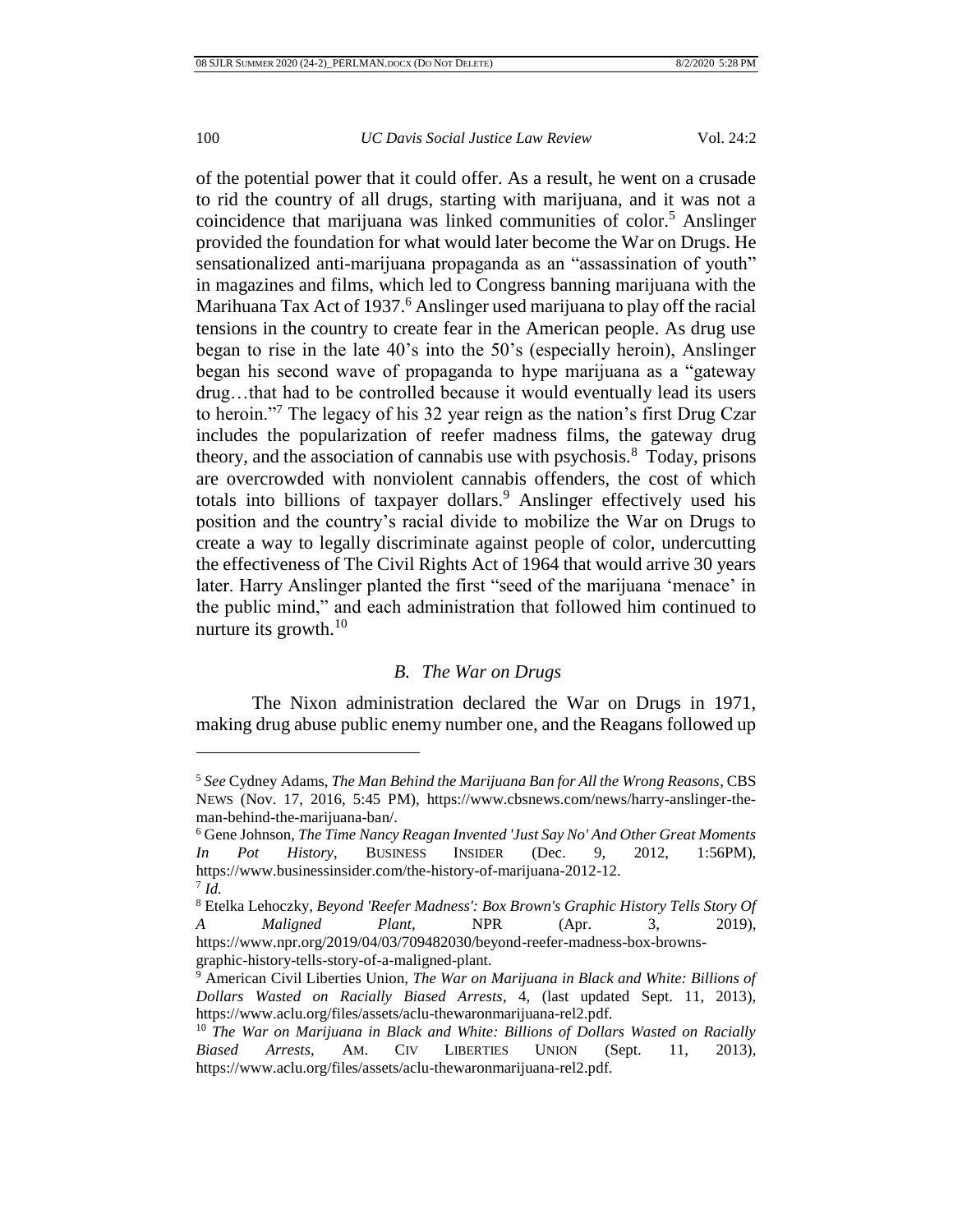with an expansion of the drug policy that had previously been enacted by creating a zero tolerance policy for drug use, which created mandatory minimum penalties for drug offenses.<sup>11</sup> The mandatory minimum penalties are "increasingly criticized for promoting significant racial disparities in the prison population because of the differences in sentencing for crack and powder cocaine," and these penalties also heavily influenced the discriminatory policing practices of the Black community.<sup>12</sup> Due to their low income status, minority groups were targets under these new drugs laws; "possession of crack, which [was] cheaper, [resulted] in a harsher sentence," and marijuana had the same appeal since it was even cheaper than crack.<sup>13</sup> Nancy Reagan's legacy lives on in three simple words: "just say no."<sup>14</sup> On one of her school visits, Nancy Reagan was asked, "Mrs. Reagan, what do you do if somebody offers you drugs?"<sup>15</sup> And she simply replied, "Well, you just say no."<sup>16</sup> Those three little words spread across the nation like wildfire; a movement was born.<sup>17</sup> According to the Ronald Reagan Presidential Foundation and Library, more than 12,000 "Just Say No" clubs and school programs had been formed by 1988.<sup>18</sup> Marijuana use had become so politically toxic that when Bill Clinton ran for president in 1992, he was so fearful of the political backlash and smear campaigns that could ensue around his past marijuana use that he made the bizarre claim that he "didn't inhale."<sup>19</sup>

# *C. The "Justice" System's Role in Criminalization*

<span id="page-7-0"></span>People of color are disproportionately targeted in the criminalization of marijuana. In spite of equivalent usage rates, "Black Americans are nearly four times more likely to be arrested for marijuana than their white

<sup>11</sup> John Burnett, *Timeline: America's War on Drugs*, NPR (Apr. 2, 2007), https://www.npr.org/templates/story/story.php?storyId=9252490.

<sup>&</sup>lt;sup>12</sup> NICOLE HORNING, DRUG TRAFFICKING: A GLOBAL CRIMINAL TRADE 14 (2017). <sup>13</sup> *Id.*

<sup>14</sup> *Id.*

<sup>&</sup>lt;sup>15</sup> *Her Causes*, THE RONALD REAGAN PRESIDENTIAL FOUNDATION AND INSTITUTE, https://www.reaganfoundation.org/ronald-reagan/nancy-reagan/her-causes/ (last visited April 1, 2020).

 $^{16}$ *Id.* 

 $17$  *Id.* 

<sup>18</sup> *Id*.

<sup>19</sup> Olivia B. Waxman, *Bill Clinton Said He 'Didn't Inhale' 25 Years Ago—But the History of U.S. President and Drugs is Much Older*, TIME (Mar. 29, 2017), https://time.com/4711887/bill-clinton-didnt-inhale-marijuana-anniversary/.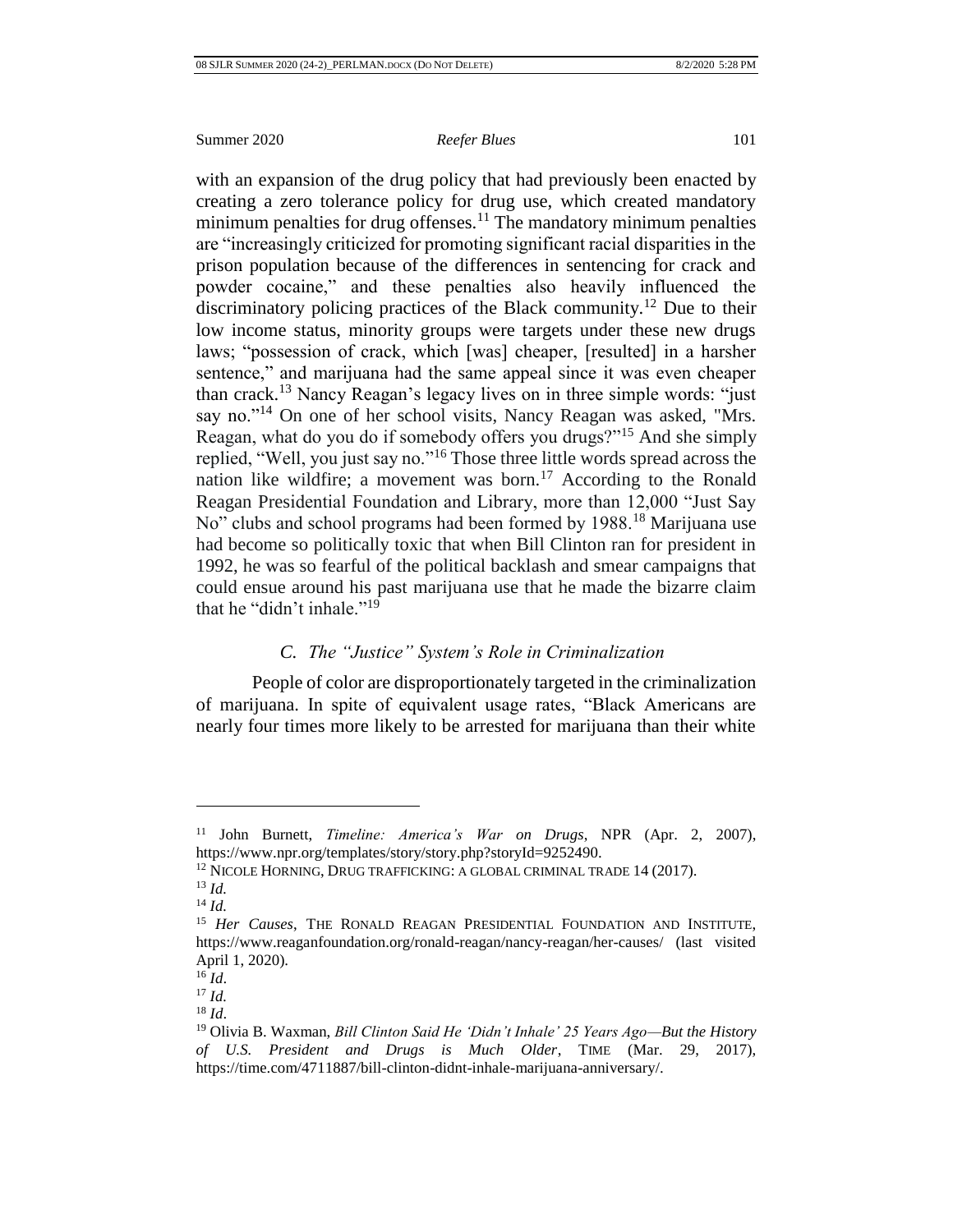peers."<sup>20</sup> Moreover, "Black Americans make up nearly 30 percent of all drug-related arrests, despite accounting for only 12.5 percent of all substance users."<sup>21</sup> And, what is even more jarring is that Black Americans are "nearly six times more likely to be incarcerated for drug-related offenses than their white counterparts. . .<sup>"22</sup> In 2017, 91% of marijuana-related arrests were "for possession alone (as opposed to manufacturing or trafficking) and 47% of those [seized] were Black or Latino. $123$  The justice system is additionally riddled with racial disparity and injustice for people of color:

Almost 80 percent of people serving time for a federal drug offense are [B]lack or Latino. In state prisons, people of color make up 60 percent of those serving time for drug charges . . . . In the federal system, the average [B]lack defendant convicted of a drug offense will serve nearly the same amount of time as a white defendant would for a violent crime . . . . People of color account for 70 percent of all defendant convicted of charges with a mandatory minimum sentence. Prosecutors are twice as likely to pursue a mandatory minimum sentence for a [B]lack defendant than a white defendant charged with the same offense, and [B]lack defendants are less likely to receive relief from mandatory minimums.<sup>24</sup>

The racially disproportionate pattern of police searches and arrests breeds fear and mistrust of police and of the society that tolerates or condones such behavior. All these numbers are hard evidence that the cat is out of the bag; Black America "found out their country don't love them."<sup>25</sup> The war against marijuana is based on false claims to keep alive a government agency that has snowballed into a "waste of resources" and that has "[fallen] most harshly and most unfairly on racial minorities and the

<sup>20</sup> Betsy Pearl, *Ending the War on Drugs: By the Numbers*, CENTER FOR AMERICAN PROGRESS (Jun. 27, 2018), https://www.americanprogress.org/issues/criminaljustice/reports/2018/06/27/452819/ending-war-drugs-numbers/.

 $2^{21}$  *Id.* 

<sup>22</sup> *Id.*

<sup>23</sup> Brian Geddes, *Cannabis Social Equity Programs are Imperfect but Critically Important*, GREENWICH TIME (Feb. 27, 2019), https://www.greenwichtime.com/news/article/Cannabis-Social-Equity-Programs-Are-Imperfect-but-13646592.php.

<sup>24</sup> Pearl, *supra* note 20*.*

<sup>25</sup> Ta-Nehisi Coates, *Fear of a Black President*, THE ATLANTIC (Sept. 15, 2012), https://www.theatlantic.com/magazine/archive/2012/09/fear-of-a-blackpresident/309064/.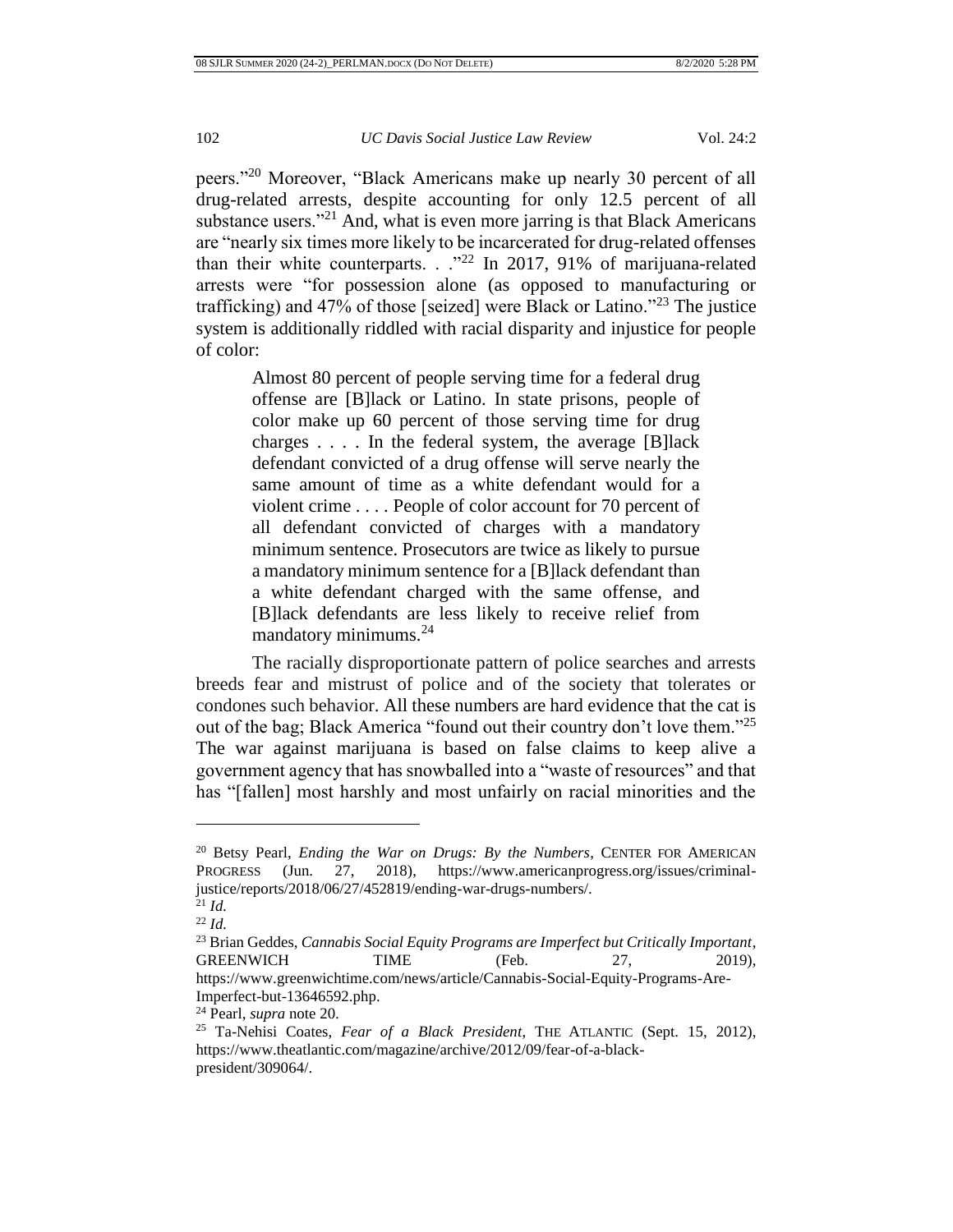poor."<sup>26</sup> On its face, the prohibition of marijuana is not discriminatory in its purpose, but rather produces racially disparate results.<sup>27</sup> The Supreme Court has ruled "that there is no constitutional right to be free from the disparate impact of facially neutral policies," but enforcement of those drug laws is in no way neutral, unbiased, nonpartisan or indifferent—it is plain unjust. Decriminalizing marijuana means giving Black Americans their freedom back. It is the first step of many to help people of color build equity in today's America.

### *D. Status Criminalization on the Black Community Today*

<span id="page-9-0"></span>History has structured our nation's society to accept the Black community as less than, and Black Americans have been trapped by that notion ever since. The War on Drugs perpetuates the racial caste system in the modern era.<sup>28</sup> The white world is desperate to keep its power and position in society, and consequently conditioned the Black community to expect to be treated as second rate so that moving up in society's standing seems unattainable. The fear of a Black uprising prompted the white world to weaponize the justice system. Criminalizing marijuana has allowed society to discriminate against people of color, but because it is masked under the cloak of the justice system, it is "the law." Remarkably, a criminal has "scarcely more rights, and arguably less respect, than a Black man living in Alabama at the height of Jim Crow."<sup>29</sup> Simply put, the criminalization of marijuana has resulted in an elimination of access to basic needs for predominately communities of color. Now, "the old forms of discrimination—employment discrimination, housing discrimination, denial of the right vote, denial of educational opportunity, denial of food stamps and other public benefits, and exclusion from jury service—are suddenly legal."<sup>30</sup> "In each generation new tactics have been used for achieving the same goals"—the very same goals shared by the founding fathers.<sup>31</sup> So let's go ahead and call it what it is—legalized racism.

<sup>26</sup> Cynthia S. Duncan, *The Need for Change: An Economic Analysis of Marijuana Policy*, 41 CONN. L. REV. 1701, 1721 (2009).

<sup>27</sup> *See* Washington v. Davis, 426 U.S. 229, 242 (1976) ("[We] have not held that a law, neutral on its face and serving ends otherwise within the power of government to pursue, is invalid under the Equal Protection Clause simply because it may affect a greater proportion of one race than of another.").

<sup>&</sup>lt;sup>28</sup> MICHELLE ALEXANDER, THE NEW JIM CROW: MASS INCARCERATION IN THE AGE OF COLORBLINDNESS 3 (2d ed. 2011).

<sup>29</sup> *Id.* at 2.

<sup>30</sup> *Id.*

<sup>31</sup> *Id.* at 1.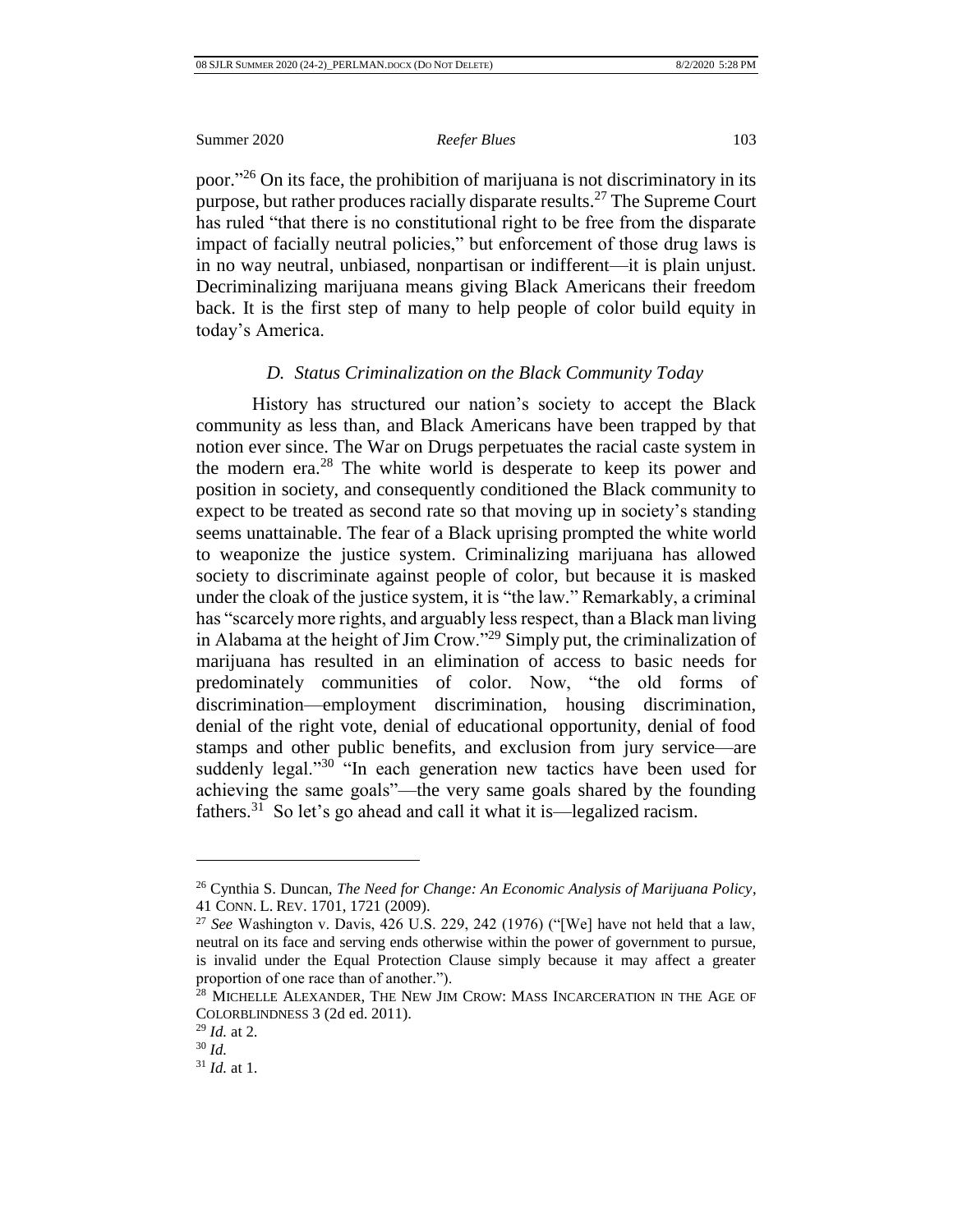# *E. Assessing Criminalization*

<span id="page-10-0"></span>Despite the fact that people of color are arrested every day for possession, marijuana has been normalized as part of our culture. This has exacerbated the white world's fear that they will someday lose control, which is why the "War on Drugs" has been deemed a failure. The only thing the "War on Drugs" has been successful in is reducing is the number of Black Americans able to walk freely amongst their peers. The United States government spent over \$1 trillion on the "War on Drugs" since 1971, but society's attitude towards drugs and how we should treat addiction is changing.<sup>32</sup> The federal government is spending two times more on enforcement than on education and prevention, but education and prevention are how illegal drug use is actually reduced.<sup>33</sup> The Drug Enforcement Administration (DEA) is responsible for upholding the nation's drug laws, but they have obviously been unsuccessful.<sup>34</sup> When assessing the DEA, the Office of Management and Budget found that the DEA has failed to reduce illegal drug use due to "a lack of specificity of targets and timeframes for achieving strategic goals and objectives, and DEA managers were not held accountable for achieving results."<sup>35</sup> And, the National Drug Intelligence Center (NDIC) reported "that there has been a sharp rise in domestic production of marijuana since 2000."<sup>36</sup>

Despite the numerous federal agencies put in place to reduce illegal drug use, "marijuana continues to be the most widely used and readily available drug in the United States."<sup>37</sup> Enforcement is easier to measure since it produces actual numbers in terms of arrest rates and incarceration rate.<sup>38</sup> And, since education and prevention are much harder to measure, less effort has been put towards these areas.<sup>39</sup> Marijuana prohibition has helped support and elevate the authority of the federal drug enforcement agencies, and has almost single handedly kept state and local prisons filled, which feeds the privatization of the prison system. Since prisons are now privatized, the private contracts that states have with their prisons are now informing public policy to keep marijuana illegal. But as the national

<sup>32</sup> Richard Branson, *War on Drugs a Trillion-Dollar Failure*, CNN (Dec. 7, 2012), https://www.cnn.com/2012/12/06/opinion/branson-end-war-on-drugs/index.html.

<sup>33</sup> *See* Coates, *supra* note 26, at 1713.

<sup>34</sup> *Id.* at 1714.

<sup>35</sup> *Id.*

<sup>36</sup> *Id.* at 1715.

<sup>37</sup> *Id.* at 1716.

<sup>38</sup> *See* Peter Andreas, *U.S. Drug Control and Policy*, INSTITUTE FOR POLICY STUDIES (Nov.

<sup>1, 1996),</sup> https://ips-dc.org/us\_drug\_control\_policy/.

<sup>39</sup> Duncan, *supra* note 26, at 1716.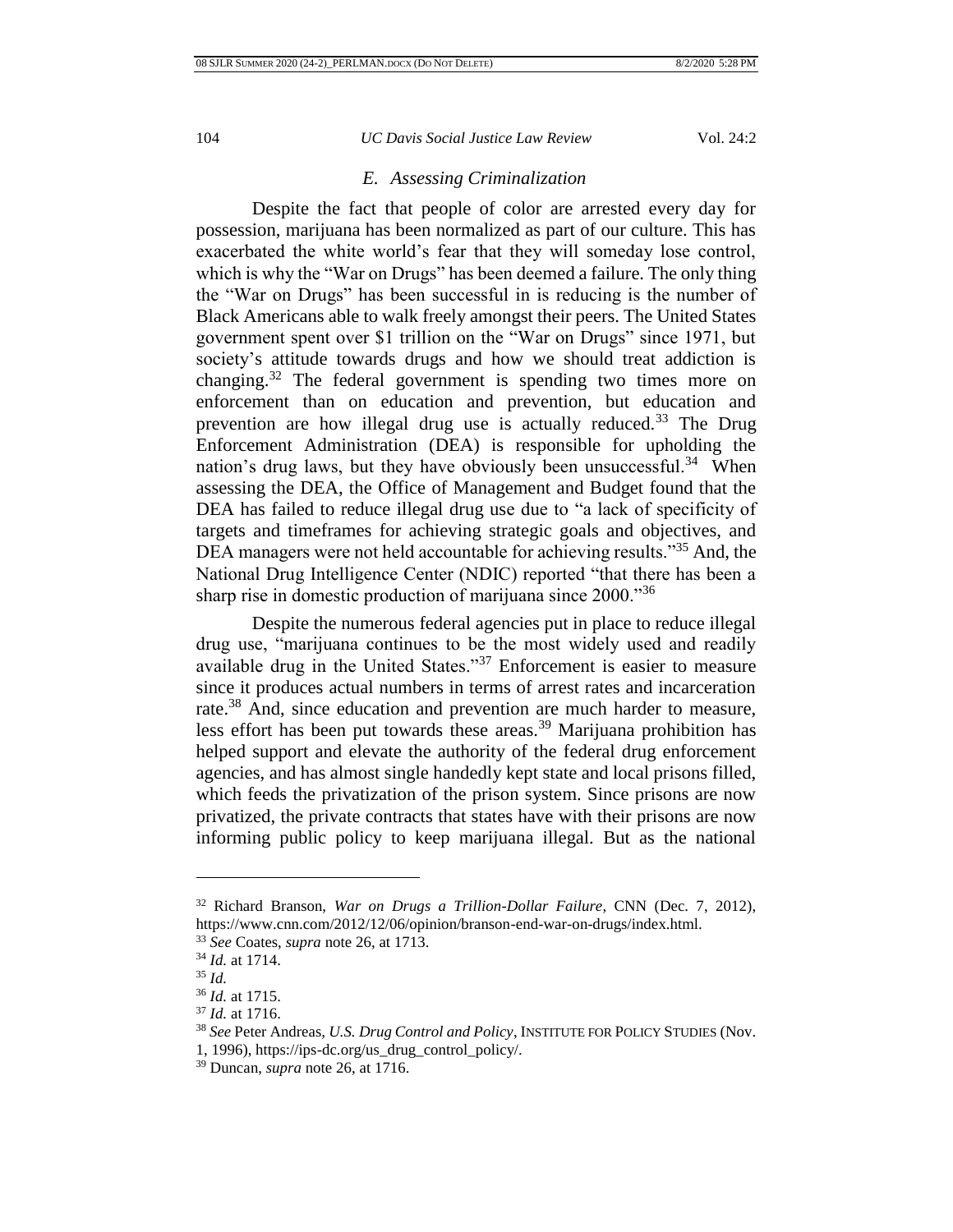$\overline{a}$ 

attitude moves towards legalization, the enforcement, education, and prevention programing around marijuana is no longer necessary, and the nation has wasted enough money on this failed endeavor. The effort now should be placed on the development of ameliorative relief in the justice system for those with previous marijuana charges and towards building social equity for minority communities to participate in the legal cannabis industry.

# **II. Part II**

# *A. The States' Counterculture Uprising*

<span id="page-11-1"></span><span id="page-11-0"></span>In light of the growing demand for the decriminalization of marijuana, more and more states are taking on their own legalized rebellion against the War on Drugs—an exemplary illustration of federalism. Federalism is a magical thing, is it not? The states at the end of the day have the ability to do as they please—within reason of course. Ultimately, the purpose of the Constitution is to ensure states can regulate their citizens, their way. Federal law will almost always preempt state law, but it is times when states exercise their power to do as they please that we really see how our nation's government should operate. Marijuana Moment, a wellregarded cannabis news site, notes that "there are currently 1,005 cannabis related bills under review between state and federal government;" furthermore, for state governments, the legalization of marijuana is a pressing issue that will be transformative in the next decade.<sup>40</sup> Modern day federalism is exemplified by the movement by states for the legalization of marijuana.

# *B. Federal Implications to Legalization*

<span id="page-11-2"></span>Marijuana remains a Schedule 1 drug on the federal government's controlled substance list. Yet, by the handful, states are legalizing marijuana; often, first comes medical marijuana, which is then followed by recreational marijuana. The Supreme Court has not yet ruled that states that have already legalized marijuana in some form or decriminalized it are in violation of the Constitution, but the Department of Justice may attempt to obtain a ruling that federal marijuana laws are peremptory, which would

<sup>40</sup> Carmin Chappell, *Cory Booker Introduces Bill to Legalize Marijuana Nationwide, with Support from 2020 Candidates*, CBS (Feb. 28, 2019), https://www.cnbc.com/2019/02/28/cory-booker-introduces-bill-to-legalize-marijuananationwide.html.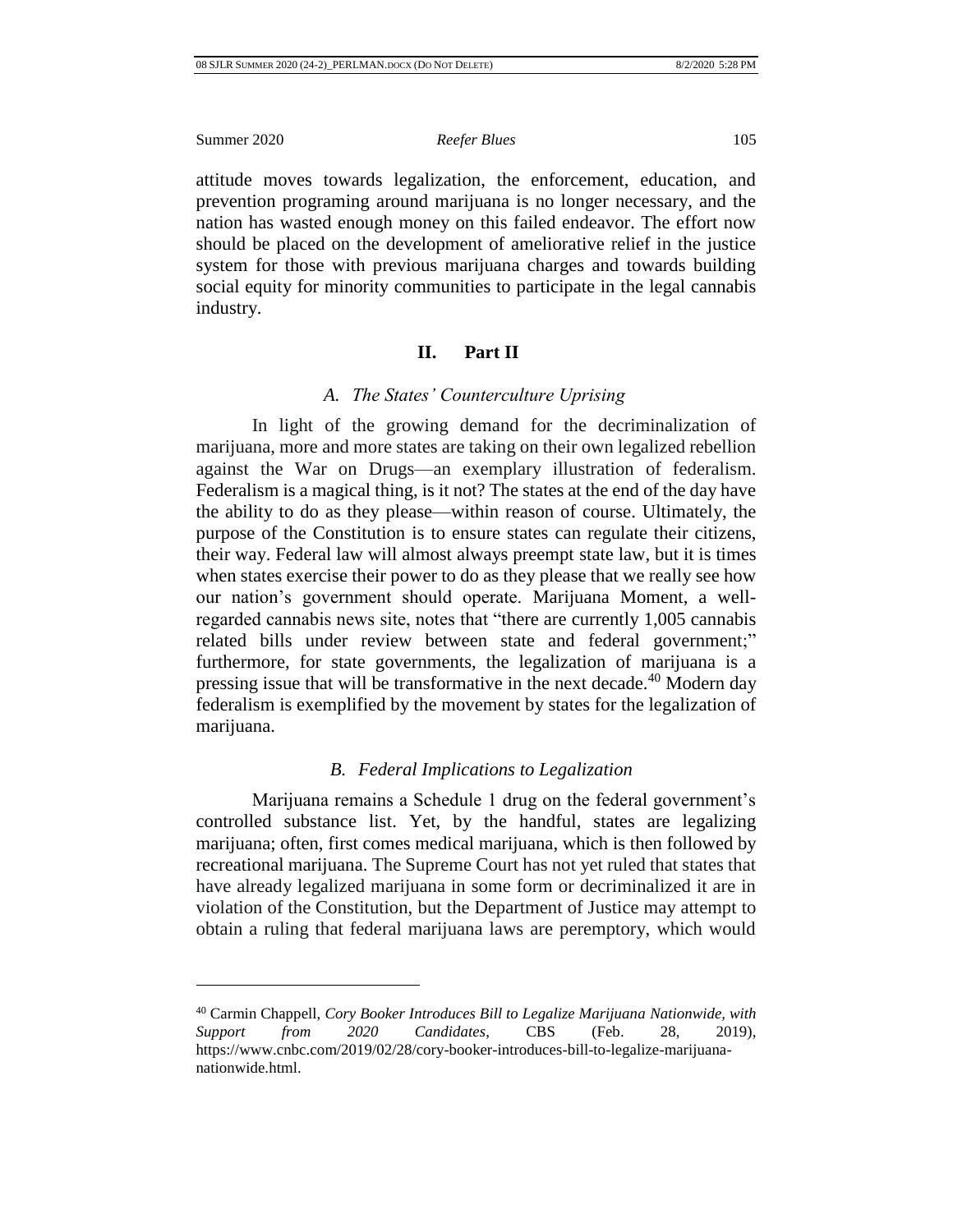render those state laws void.<sup>41</sup> In *Gonzales v. Raich*, the Supreme Court held that "federal prosecution of persons who complied with state medical marijuana laws is lawful under the Commerce and Supremacy Clauses."<sup>42</sup> Based on this ruling, some experts have noted that as long as federal law criminalizes marijuana possession, "state laws that do not are invalid;" however, state laws that decriminalize, legalize, or medicalize marijuana are not "[authorizing] anyone to violate federal law nor are they requiring anyone to do anything contrary to federal law."<sup>43</sup> No Supreme Court decision holds that the federal government may compel states to criminalize and prosecute people who violate federal criminal law.<sup>44</sup> On the contrary, the Supreme Court has held in several decisions that they are in fact barred from doing so.<sup>45</sup> However, if the federal government suddenly decided to enforce the existing federal laws criminalizing cannabis and prosecute users, growers, and distributors, it would have a chilling effect on the progress being made towards legalization.

# *C. Current Legalization Statistics*

<span id="page-12-0"></span>The federal government could almost instantaneously nullify the state laws and put an end to marijuana reform as we know it, but this has not prevented the rise of state legalization. Looking at a map of the United States, 11 states have legalized recreational marijuana and 13 states have decriminalized marijuana.<sup>46</sup> During the 2018 midterm election, at least 21 major party gubernatorial nominees on the U.S ballots supported legalizing marijuana.<sup>47</sup> By the end of 2019, it is estimated that another nine states will move to legalize marijuana.<sup>48</sup> The governor-elect of Connecticut said during his campaign that "the time has come" for marijuana legalization and that it

<sup>41</sup> Steven B. Duke, The Future of Marijuana in the United States 91 OR. L. REV. 1301, 1305 (2013).

<sup>42</sup> *Id.*; Gonzales v. Raich, 545 U.S. 1, 29-33 (2005).

<sup>43</sup> Coates, *supra* note 26.

<sup>44</sup> *Id.*

<sup>45</sup> *Id.*

<sup>46</sup> Tom Angell, *These States Are Most Likely to Legalize Marijuana in 2019*, FORBES (Dec. 26, 2018), https://www.forbes.com/sites/tomangell/2018/12/26/these-states-are-mostlikely-to-legalize-marijuana-in-2019/#62211035adda.

<sup>47</sup> Tom Angell, *Marijuana in The Governor's Mansion: Record Number of Candidates Say Legalize It*, FORBES (Nov. 1, 2018), https://www.forbes.com/sites/tomangell/2018/11/01/marijuana-in-the-governorsmansion-record-number-of-candidates-say-legalize-it/#459cce5f2e93.

<sup>48</sup> *See Id.* (noting the likelihood of Connecticut, Illinois, Minnesota, New Hampshire, New Jersey, New Mexico, New York, Rhode Island, and Vermont passing legislation to legalize cannabis)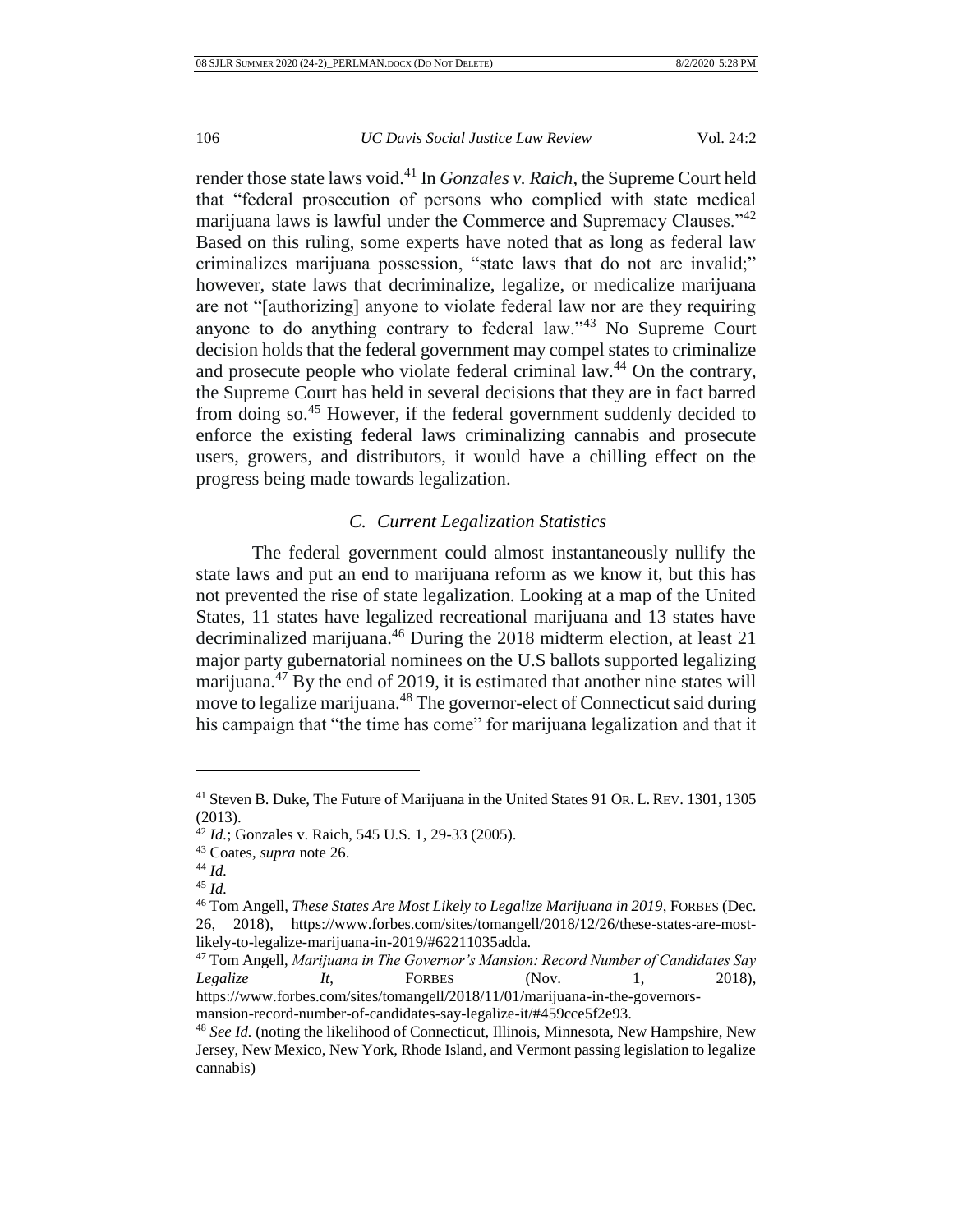will be one of his priorities in 2019.<sup>49</sup> Incoming Governor J.B. Pritzker of Illinois made legalizing marijuana a centerpiece of his campaign and says it will be something he will start working on right away.<sup>50</sup> The Governors of Minnesota, New Hampshire, New Jersey, New York, New Mexico, and Rhode Island are too joining the legal weed party.<sup>51</sup> Kansas, Wisconsin, Pennsylvania, and Texas are close behind, as they are poised to potentially legalize and/or decriminalize marijuana. $52$ 

# *D. What's Coming Next for Legalization*

<span id="page-13-0"></span>Looking ahead to 2020, states like Arizona, Florida, Ohio, and North Dakota could consider ballot measures to fully legalize marijuana, while Mississippi, Nebraska, and South Dakota could see medical cannabis go before voters in the current election cycle.<sup>53</sup> Lawmakers across the country are coming out of the woodwork in favor of legalization in its many forms. Every state that moves to deregulate marijuana is putting more and more pressure on the federal government to remove marijuana from the Schedule 1 controlled substances list. The states have spoken, and the nation is ready for marijuana reform.

# **III. Part III**

# *A. Societal Barriers Due to Marijuana Prohibition*

<span id="page-13-2"></span><span id="page-13-1"></span>One by one, states are realizing that marijuana is not the villain that Nancy and Ronald made it out to be. Misconceptions have been refuted and the attitude towards marijuana is becoming increasingly tolerant as the acknowledgement of marijuana's benefits exponentially outweigh its negative associations. The country is just more educated on the matters of marijuana. Prohibition is too expensive, and the consequences of marijuana prohibition on communities of color go far beyond imprisonment. "An individual need not have spent time behind bars or even had a conviction in order to face tremendous barriers due to having a criminal record; even a minor criminal record now creates barriers to nearly all the basic building blocks of economic security . . ."<sup>54</sup> Consequently, the War on Drugs "locked

<sup>49</sup> *Id.*

<sup>50</sup> *Id.*

<sup>51</sup> *Id.* <sup>52</sup> *Id.*

<sup>53</sup> *See* Angell, *supra* note 46.

<sup>54</sup> Lottie Joiner & National Journal, *How Families Pay the Never-Ending Price of a Criminal Record*, THE ATLANTIC (Dec. 15, 2015) (quoting Carmel Martin of the Center for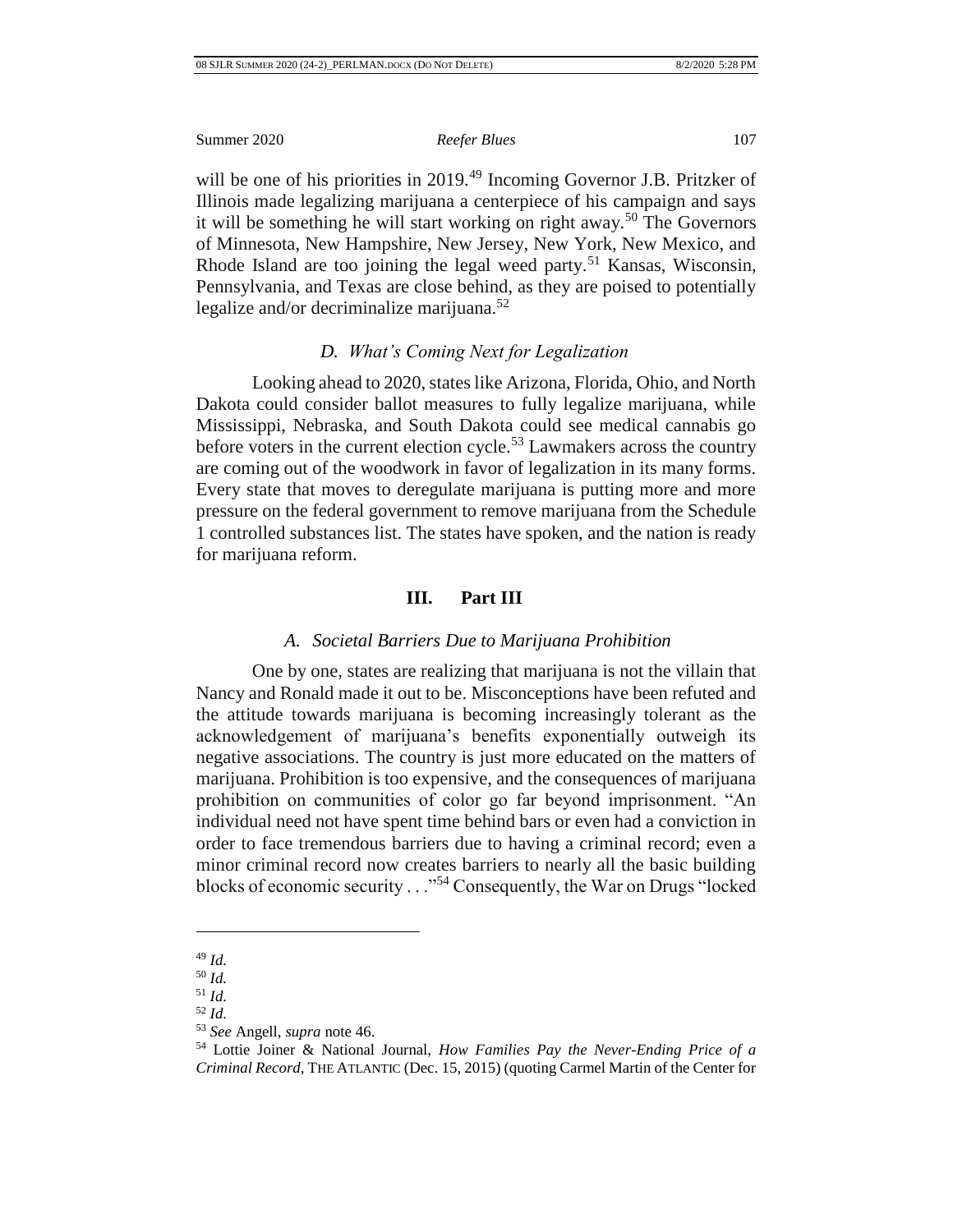many [Black men] out of the college classroom."<sup>55</sup> "Decreased college enrollment has life-long consequences," not only on the individual, but on society as a whole.<sup>56</sup> The effects of a criminal record have a lifelong ripple effect. "Without a college degree, steady employment, and support services, formerly incarcerated people struggle to rebuild their life."<sup>57</sup> Some of "the collateral sanctions [that] attach at arrest…include: loss of professional licenses, barriers to employment opportunities, 'loss of educational aid, driver's license suspension, and bars on adoption, voting, and jury service."<sup>58</sup> And, when it comes to the charge, the quantity of marijuana is somewhat irrelevant because "those individuals convicted of low-level possession are subject to many of the same collateral sanctions as those convicted for dealing in large quantities."<sup>59</sup> This is why "fifty percent of felons are rearrested [and] twenty-five percent are re-incarcerated within eight years of their initial release from prison." "Access to education could lower these high recidivism rates," but more importantly, the main takeaway here should be that this country needs to build equity in its citizens—each and every one of them. $60$ 

Losing these opportunities and other public benefits are already a present fear for people of color without the added pressure of marijuana prohibition. Unfortunately, in today's society, it is almost inherent that minorities will have a more difficult time making ends meet because their starting point is many steps behind their white counterparts. Minority communities are keeping afloat from food stamps and public housing, and "[the] loss of public assistance, or any sanction that interferes with the ability to work or to drive, can have a more burdensome impact on lowincome and minority families."<sup>61</sup> Every aspect of a family's sense of wellbeing is negatively affected, but "removing barriers to employment, housing and education is not only necessary for individuals with criminal records to get a fair shot in life, it's also critical to ensuring that a parent's criminal record does not determine their child's life chances."<sup>62</sup> The lasting

American Progress), https://www.theatlantic.com/politics/archive/2015/12/how-familiespay-the-never-ending-price-of-a-criminal-record/433641/.

<sup>55</sup> Tamara G. Borr, *How the War on Drugs Kept Black Men Out of College*, THE ATLANTIC (May 15, 2019), https://www.theatlantic.com/education/archive/2019/05/war-drugs-madeit-harder-black-men-attend-college/588724/.

<sup>56</sup> *Id.*

<sup>57</sup> *Id.*

<sup>58</sup> Coates, *supra* note 26, at 1723.

<sup>59</sup> *Id.* at 1724.

<sup>60</sup> Angell, *supra* note 46.

<sup>61</sup> *Id.*

<sup>62</sup> Joiner, *supra* note 54.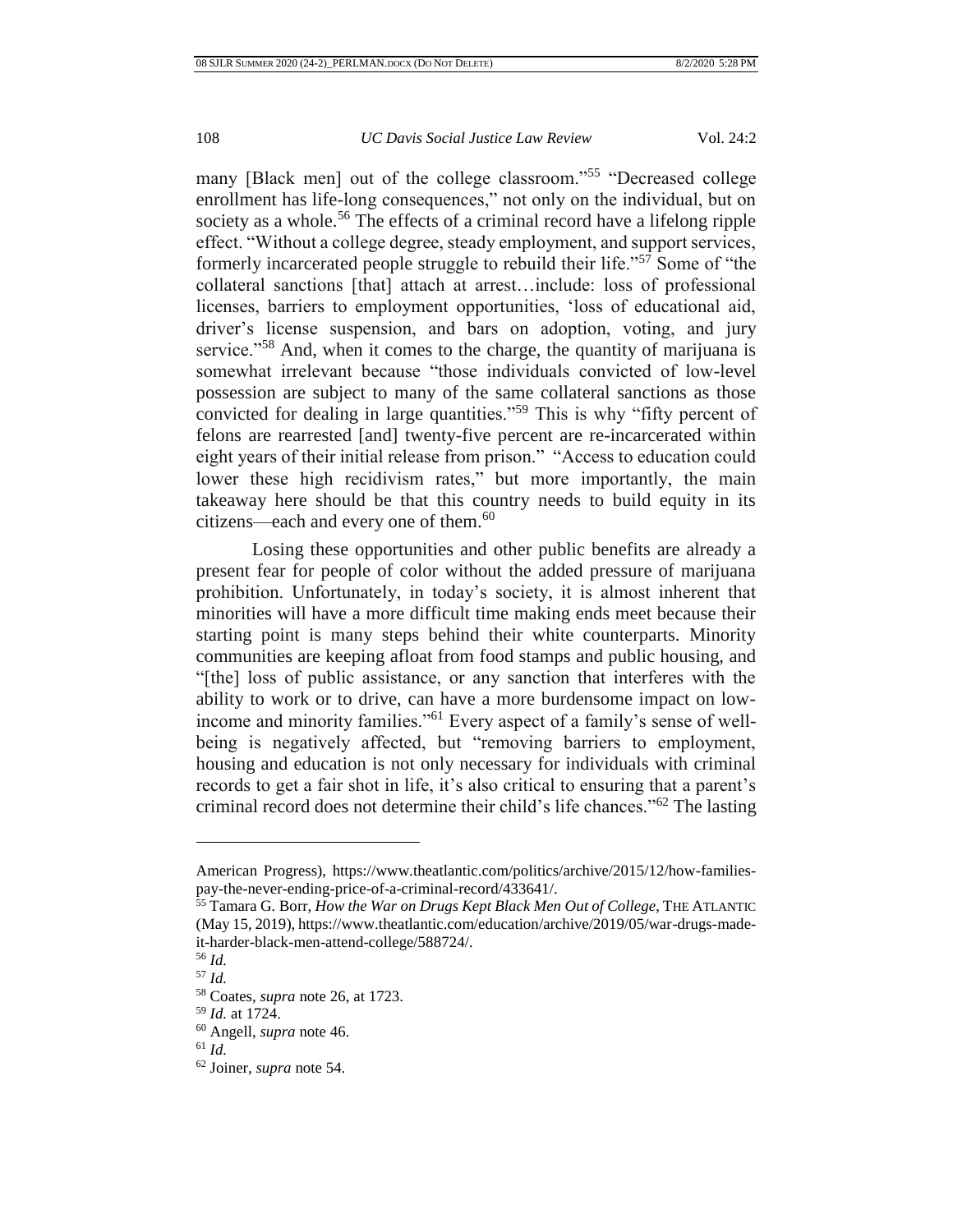effects of marijuana prohibition make it even more difficult for the poor and minority population to have a fair chance in society. Even when marijuana is finally legalized, the resulting tax revenue will not come close to matching the amount lost over the "War on Drugs," and that revenue should be going to the communities that the failed war disenfranchised for the past century. Marijuana prohibition has caused too much harm—completely out of proportion to the purported harm it set out to prevent, and it is time to put an end to this marijuana witch hunt.<sup>63</sup>

### <span id="page-15-0"></span>*B. Economic Impact of Criminalization on Minority Communities*

The "War on Drugs" narrative has variously reinforced or worsened structural problems in the related spheres of employment and criminalization. When the Nixon administration declared the War on Drugs in 1971, the unemployment rate had jumped three percent from two years prior.<sup>64</sup> For the next decade, the unemployment rate fluctuated between 4.9 percent and 8.5 percent, and remained in that volatile state until 1982 when it reached 10.8 percent.<sup>65</sup> "Unemployment [swings mirror] the business cycle"; moreover, "slow growth causes high unemployment."<sup>66</sup> Consequently, jobless workers are more likely and willing to commit crimes to sustain their financial needs.<sup>67</sup> High unemployment is often linked to drug use and high crime rates, but it is important to note that causality is working in all directions.<sup>68</sup> Communities with poverty, high arrest rates, and distrust of those outside the community are associated with a history of alcohol and drug abuse.<sup>69</sup> These communities are more often than not communities of color. Furthermore, "up until the early 1980's, an annual minimum-wage income — after adjusting for inflation — was enough to keep a family of two above the poverty line."<sup>70</sup> "The falling minimum wage is also a major

<sup>63</sup> Shaleen Title, Letter to the Editor, *Is Legalizing Marijuana Too Risky?*, N.Y. TIMES (Jan. 13, 2019), https://www.nytimes.com/2019/01/13/opinion/letters/marijuanalegalization.html.

<sup>64</sup> Kimberly Amadeo, *Unemployment Rate by Year Since 1929 Compared to Inflation and GDP*, THE BALANCE (Feb. 28, 2019), https://www.thebalance.com/unemployment-rate-byyear-3305506.

<sup>65</sup> *Id.*

<sup>66</sup> *Id.*

<sup>67</sup> Suhaib Kebhaj et al., *Collateral Damage & The War on Drugs: Estimating the Effect of Zero Tolerance Policies on Drug Arrest Rates, 1975-2002*, 11 The Public Purpose 1, 8-9 (2013).

<sup>68</sup> *Id.* at 2.

<sup>69</sup> *Id.*

<sup>70</sup> David Cooper, *The Minimum Wage Used to be Enough to Keep Workers Out of Poverty—It's Not Anymore*, ECONOMIC POLICY INSTITUTE (Dec. 4, 2013), https://www.epi.org/publication/minimum-wage-workers-poverty-anymore-raising/.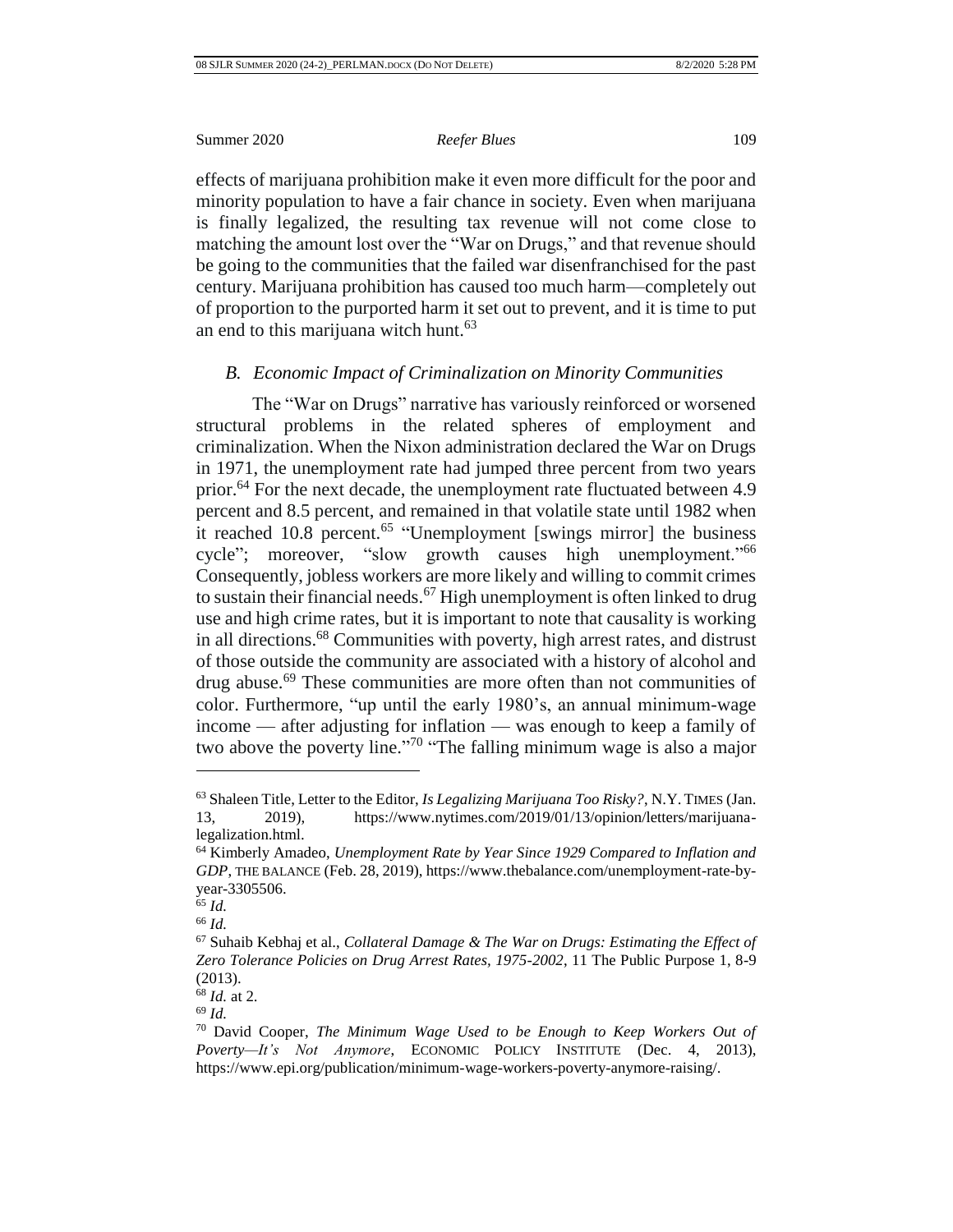contributor to poverty and inequality," and that paired with high unemployment creates the breeding ground for nefarious activity: drug dealing.<sup>71</sup> And, consequently, the choice between barely getting by and making money hand over fist is a no-brainer. However, while drug dealing can be profitable, it is not in the way that the media portrays it.<sup>72</sup> The drug dealers in these communities are typically the entrepreneurial leaders of their neighborhoods. Often the drug dealers on the corner are part of a larger enterprise that mimics the corporate structure that of a McDonald's franchise.<sup>73</sup> As drug markets become increasingly concentrated in these poorer areas, this has led to a rise in both drug use and drug arrests, which has only perpetuates poverty in minority communities. It's a cyclical oppression.

# *C. The Need for Marijuana Justice Reform*

<span id="page-16-0"></span>Legalization will allow the criminal justice system to use its already scarce resources in a more effective manner. Merely decriminalizing marijuana is not enough to "ensure the end of racially biased searches and arrests, and more importantly it "does not address restitution toward the [B]lack and brown communities disproportionately harmed by the [W]ar on [D]rugs."<sup>74</sup> For police to make a drug arrest, they need only to conduct a search of a person, which can happen either incident to a valid arrest or merely because the officer fears that he is "in danger" pursuant to *Terry v*. *Ohio*. <sup>75</sup> *Terry v. Ohio* established that an officer may stop someone and ask them questions about what they are doing; if this happens in a rough area, that gives the officer enough cause to search the person so that the officer ensures his safety and the safety of the community.<sup>76</sup> If the officer finds drugs, they have a prima facie case to make a drug arrest, and people of color are more at risk to be taken advantage of in this way since communities of color tend to live in high crime areas as a result of being pushed out due to the gentrification of cities across the country.<sup>77</sup> And now,

<sup>71</sup> *Id.*

<sup>72</sup> STEPHEN D. LEVITT & STEPHEN J. DUBNER, FREAKONOMICS: A ROGUE ECONOMIST EXPLORES THE HIDDEN SIDE OF EVERYTHING 83 (William Morrow eds., 1st ed. 2005)

<sup>73</sup> *Id.* at 89.

<sup>74</sup> Angell*, supra* note 46.

<sup>75</sup> Terry v. Ohio, 392 U.S. 1, 30-31 (1968)

<sup>76</sup> *Id.* at 30.

<sup>77</sup> *See* Christopher Coble, *Legal Options for Marijuana Users Convicted Before Decriminalization*, FindLaw Blotter (Jul. 17, 2015, 3:58PM), https://blogs.findlaw.com/blotter/2015/07/legal-options-for-marijuana-users-convictedbefore-decriminalization-1.html.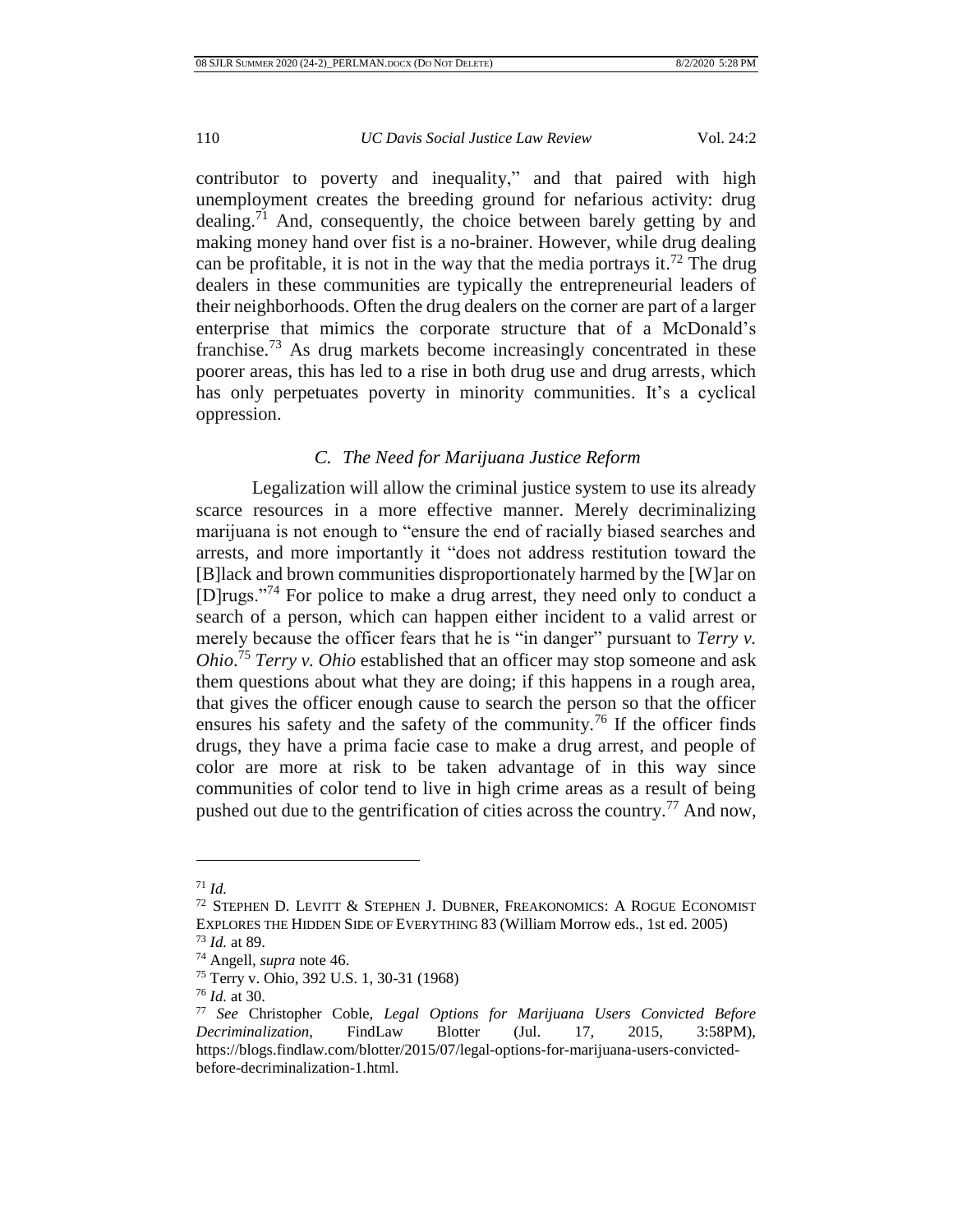for many for whom that risk was actualized, their conduct is no longer a crime under new state laws.<sup>78</sup>

Although it is a move in the right direction, new state laws decriminalizing or legalizing marijuana often do not do anything for those convicted under the old regime. This raises the issue of what can be done for those that were convicted under the old  $\text{law}^{\tau_9}$ . This is important because often no one explained to these individuals the ripple effect a conviction will have on them now and in the future; their conviction will follow them to every job interview, school application, and aid program request that they attempt. So, "as the government spent more money sending Black men to prison, it devoted fewer resources to programs that would have helped the formerly incarcerated reenter society after they were released," and that inadequacy is felt even more so now as state and local governments choose to decriminalize or legalize marijuana. <sup>80</sup> Moreover, a "law decriminalizing a crime cannot be used to decrease or end a conviction that occurred prior to the new law's passage unless the law has retroactive amelioration clause."<sup>81</sup> Currently, California is one of the first states with real ameliorative relief for past offenders.<sup>82</sup> California's Proposition 36 "amends the three strikes law to impose life sentences only when a third felony conviction is serious or violent," and it "also allows courts to re-sentence offenders currently serving life sentences for non-violent third strike convictions."<sup>83</sup> Also, California's Proposition 64 decriminalized marijuana and allotted for ameliorative relief for some conviction.<sup>84</sup> New on the scene is Illinois where the newly elected Governor Pritzker passed legislation to wipe out "low-level convictions and arrest for marijuana possession."<sup>85</sup> The law "provides for automatic expungement of arrest records for marijuana

<sup>78</sup> *Id.*

<sup>79</sup> *Id.*

<sup>80</sup> *Id*.

<sup>81</sup> *Id.*

<sup>82</sup> Eileen L. Morrison, *Resurrecting The Amelioration Doctrine: A Call To Action For Courts And Legislatures*, 95 BU L.R. 335 (2015); see also http://ccresourcecenter.org/2019/03/28/updated-report-on-2018-fair-chance-andexpungement-reforms/.

<sup>83</sup> *Id.*

<sup>84</sup> *The Control, Regulate and Tax Adult Use of Marijuana Act*, Proposition 64 (Nov. 8, 2016), https://post.ca.gov/proposition-64-the-control-regulate-and-tax-adult-use-ofmarijuana-act.

<sup>85</sup> Robert Mccoppin, Getting Marijuana Convictions Expunged in Illinois: What You Need to Know About the Process, Chicago Tribune (Aug. 30, 2019), https://www.chicagotribune.com/marijuana/illinois/ct-cb-weed-conviction-expungedillinois-20190917-o2jrwf43trefbnb54efohdmwzu-story.html.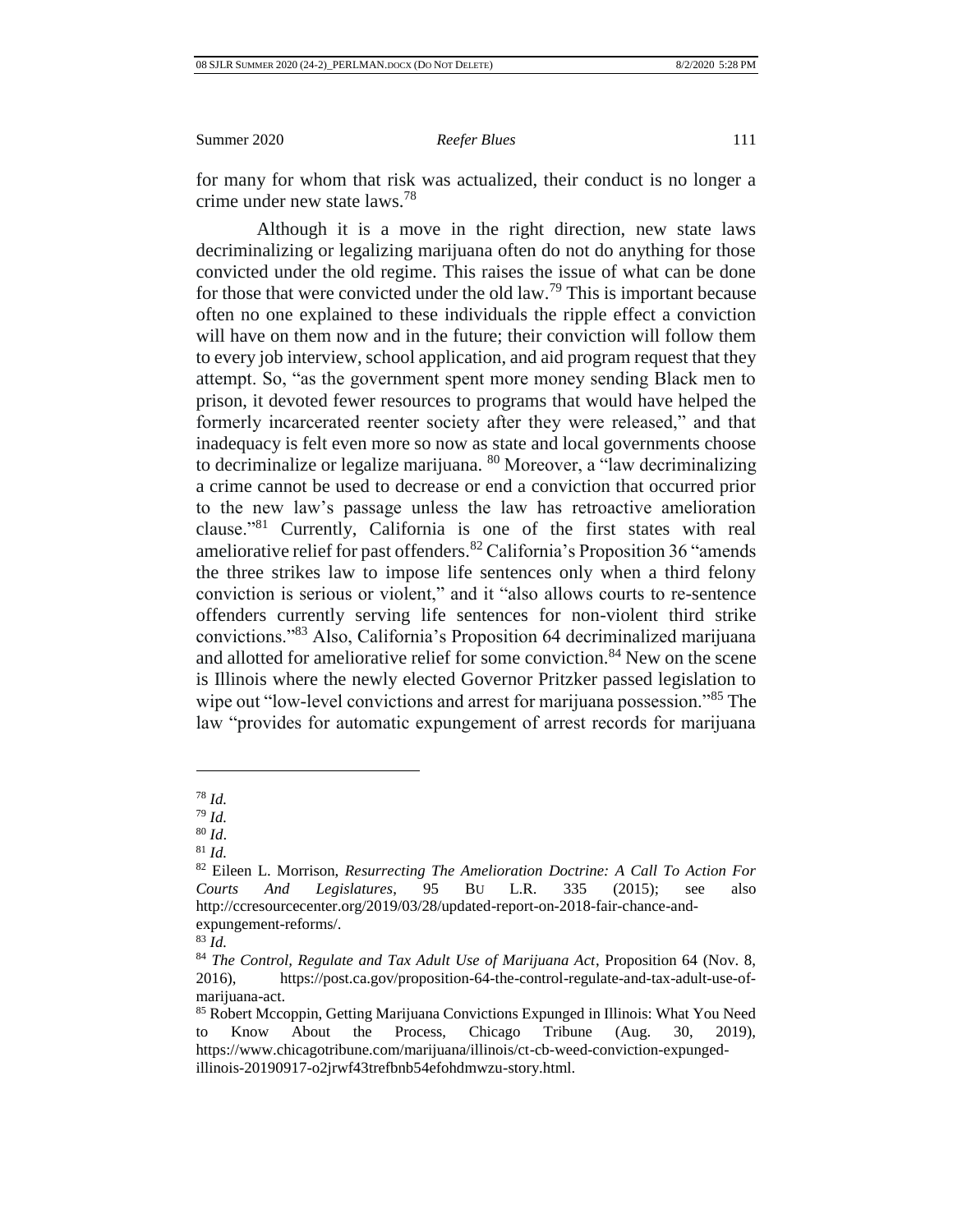possession under 30 grams."<sup>86</sup> This legislation will absolve the records of "hundreds of thousands of people" and give them back the freedom to live their lives. $87$  The hope is that more states will follow suit. Without ameliorative relief, the only way for those with current conviction to seek relief is by applying for a pardon from their state's governor, but "applying for and receiving a pardon is a very hard process with a rare success."<sup>88</sup> Even though states are decriminalizing marijuana, that does nothing for the thousands of American citizens of color that have been marked by a marijuana conviction, and the relief that does exist is not really relief since it is not accessible to most. It may seem that decriminalization is the easy way out, but if the goal is to truly help and support the disenfranchised communities of color, then retroactive legalization is the answer.

# *D. Attempting Restorative Justice*

<span id="page-18-0"></span>Marijuana reform should not just be about ensuring that the "War on Drugs" is finally stopped, but directing the legislature and justice system to assist those previously convicted. "New laws decriminalizing or legalizing marijuana cannot, in themselves, help those burdened by prior convictions."<sup>89</sup> "New provisions for sealing prior criminal records or expunging convictions will not prove meaningful without mechanisms to ensure they are regularly used." Given the troubled history of violence and discrimination between law enforcement and people of color, minorities communities "will likely not take full advantage of current reforms and thus get limited benefits and relief."<sup>90</sup> The criminal justice system has conditioned communities of color to fear police and distrust the validity of the system. Any reform that may come down the line needs to be easily accessible and be based in the communities that it is meant to support because the government has to somehow get people of color to buy into this new system. "Reforms should offer robust retroactive relief to people convicted for prior marijuana offenses."<sup>91</sup> Often, expungement and recordsealing laws are "unduly limited, require long waiting periods, or limit relief to the lowest level of offenders and offenses."<sup>92</sup> Regardless of their

 $\overline{a}$ 

<sup>91</sup> *See id.*

<sup>86</sup> *Id.*

<sup>87</sup> *Id.*

<sup>88</sup> Kebhaj, *supra* at note 67*.*

<sup>89</sup> Douglas A. Berman, *How States Can Ensure That Today's Marijuana Reforms Also Ameliorate Harms Inflicted on Past Offenders*, SCHOLARS (Aug. 30, 2018), https://scholars.org/brief/how-states-can-ensure-todays-marijuana-reforms-alsoameliorate-harms-inflicted-past-offenders.

<sup>90</sup> *Id.*

<sup>92</sup> *Id.*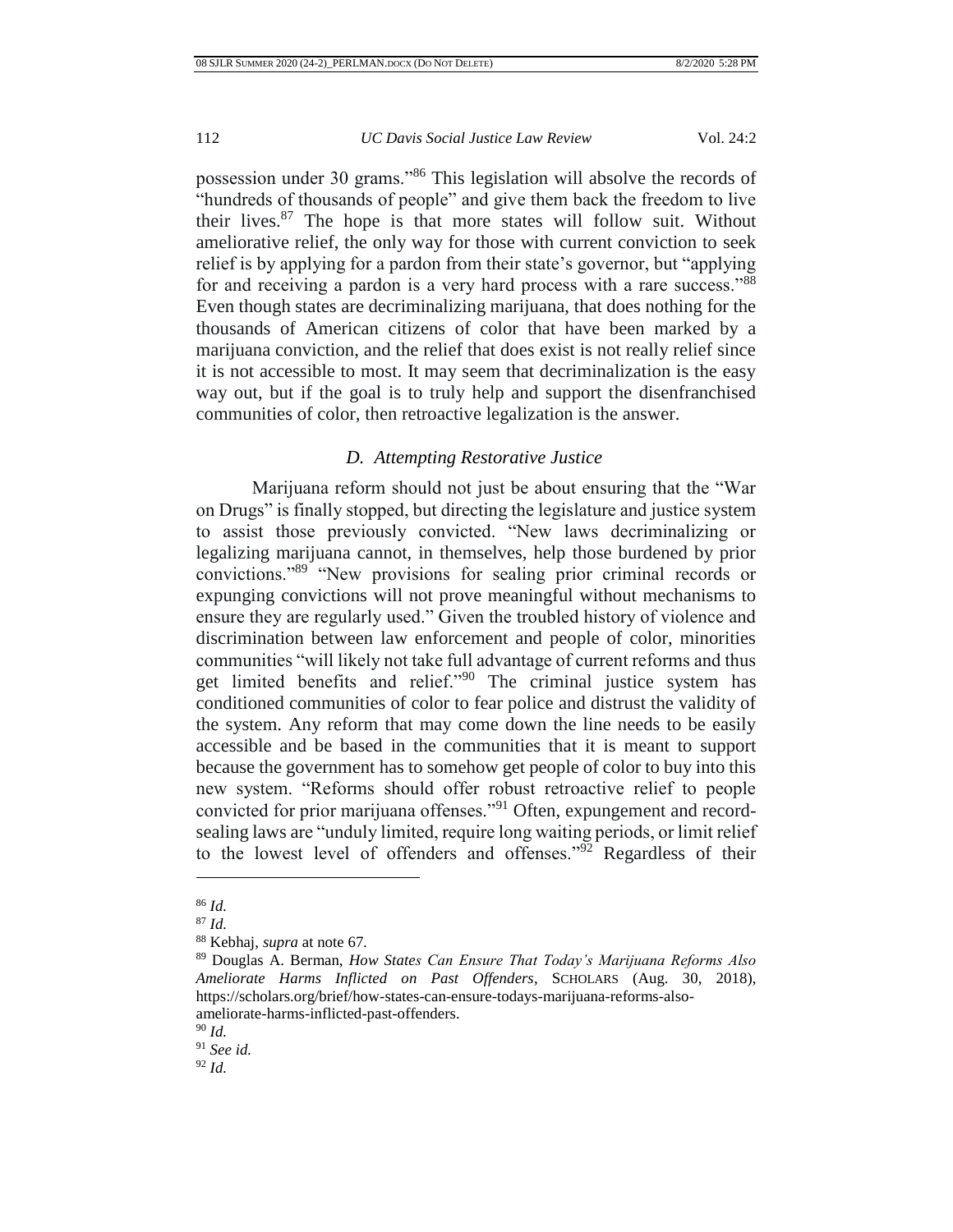experience with the criminal justice system, people of color do not have a full understanding of how the system operates, nor do they have the financial means to seek out these types of relief. $93$ 

Even in jurisdictions undertaking significant marijuana reform, it is not surprising that the efforts to ameliorate the burden of past marijuana charges are inadequate for the population they are meant to serve.<sup>94</sup> And, "even when states enact special status or modified expungement rules to address past marijuana offenses, emerging data suggests that only a small fraction of those who are eligible for relief seek to have their records sealed or set aside . . . . [ex-offenders] should not have to continue to bear a scarlet letter for engaging in what citizens have now decided is socially acceptable.<sup>"95</sup> They should not be the ones righting this wrong; this should be done for them. It is really the least that their government can do for them at this point in history. The future of marijuana reform needs to be crafting expungement laws that reflect present-day norms for the group of people that the laws are written for. There seems to be a disconnect between those that are trying to write these laws and the group of the people they are meant to help. Just because we are having the right conversations, this does not mean the right actions are coming of them. Here is where we can see our nation again trying to play the white man savior card as we have so many times in the past. The white world feels guilty about what they have done and now are attempting to put on band aids where there should be stiches to promote real healing. The old adage that "something is better than nothing" really has no place here.

# **IV. Part IV**

### *A. No Legalization Without Social Equity*

<span id="page-19-1"></span><span id="page-19-0"></span>Some of those in power like Cory Booker and Bernie Sanders are now using their privilege for good to speak out about how marijuana legalization should be about communities of color being put right. Social equity is shaping the face of marijuana legalization. "Social equity programs serve to ensure that a percentage of the local permits that are required to operate in the cannabis industry are allocated to individual who have been disproportionately impacted by the War on Drugs."<sup>96</sup> The

<sup>93</sup> *See id.*

<sup>94</sup> *Id.*

<sup>95</sup> *Id.*

<sup>96</sup> Zack Ruskin, *How Cannabis Equity Programs Are Shaping the Industry's Future*, 420 INTEL (Jan. 3, 2019), https://420intel.com/articles/2019/01/03/how-cannabis-equityprograms-are-shaping-industry%E2%80%99s-future.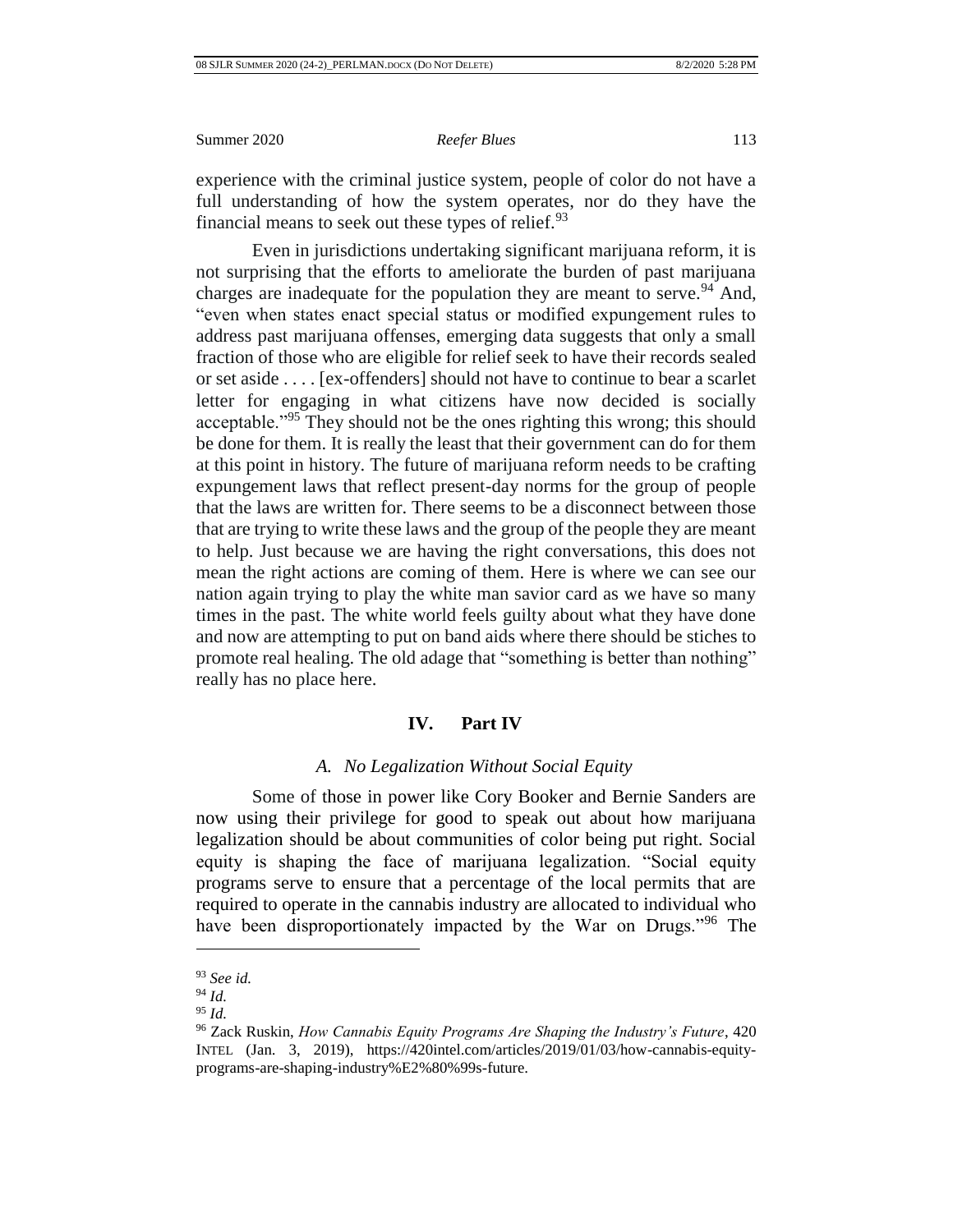programs are well intentioned, but may not be meeting the needs of those they're meant to help. So far there have been "staffing and funding shortfalls for the programs," but more importantly, "there is a growing concern about provisions in the regulations related to outside investors."<sup>97</sup> There is a fear that "investors with big pockets can potentially partner with minority applicants as a way into the industry, then take advantage via bad contracts or financial pressure."<sup>98</sup> This is the concern when creating diversity legislation within marijuana legalization. Limits or oversight must be given great deference, because so far in the legalized marijuana industry, the key players have been white wealthy men.

Recently, "representative Alexandria Ocasio-Cortez attacked what she called the racial 'injustice' that allowed companies operating private prisons, which she said profited from mass incarceration under the War on Drugs, to theoretically be among the first to profit from the legalization of marijuana."<sup>99</sup> Ocasio-Cortez made these remarks during a subcommittee hearing on "banking services for America's burgeoning cannabis industry" where she questioned cannabis business owner Corey Barnette about the racial disparity associated with movement to legalize marijuana.<sup>100</sup> She "asked if the marijuana industry was 'compounding the racial wealth gap right now' by allowing wealthy white-dominated companies, including those that profited from mass incarceration, to gain an early advantage over others," as this is contrary to the point of creating social equity programs in the states that are legalizing marijuana.<sup>101</sup> She additionally questioned whether "this industry is representative of the communities that [built it and] have historically borne the greatest brunt of injustice based on the prohibition of marijuana," to which Barnette answered, "absolutely not."<sup>102</sup> Opportunities need to be created, "including affirmative licensing laws, 'that prioritize frontline communities and communities that are most impacted'" so they "become [the] first movers in the industry, which could help them to 'reap the benefits or recoup some segment of costs that they

<sup>97</sup> Brian Geddes, *Cannabis Social Equity Programs Are Imperfect But Critically Important*, GREEN ENTREPRENEUR (Feb. 27, 2019), https://www.greenentrepreneur.com/article/329024.

<sup>98</sup> *Id.*

<sup>99</sup> Shane Croucher, *Alexandria Ocasio-Cortez: Marijuana Prohibition Hit Black and Latino People Hardest so They Should Profit from Legalization First*, NEWSWEEK (Feb. 14, 2019, 6:27 AM), https://www.newsweek.com/aoc-marijuana-cannabis-profit-wardrugs-1331214.

<sup>100</sup> *Id.*

<sup>101</sup> *Id.*

<sup>102</sup> *Id.*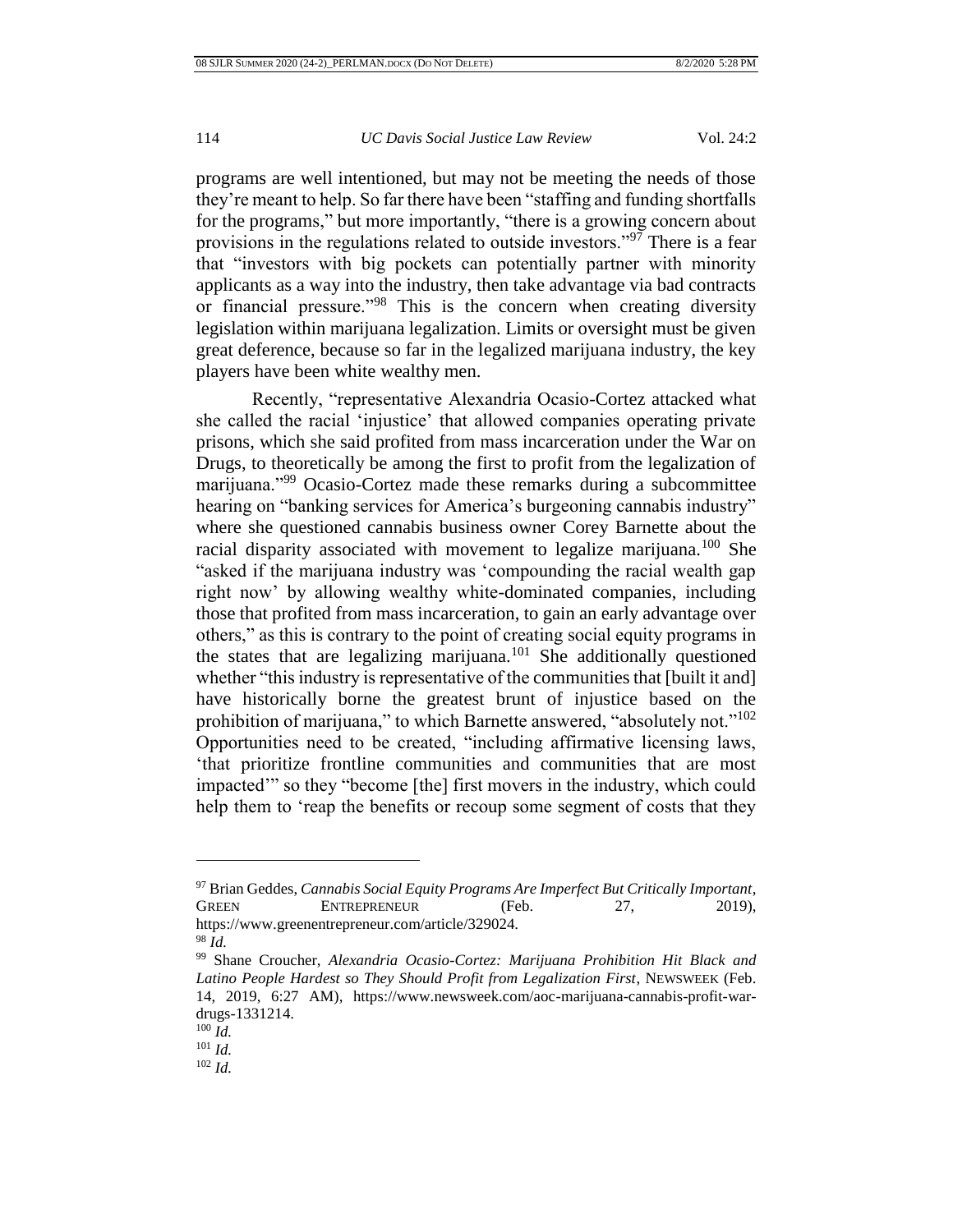<span id="page-21-0"></span>bore . . . during the [W]ar on [D] rugs."<sup>103</sup>

# *B. The Barriers to Enter the Legal Cannabis Market for Minority Communities*

As of 2017, "73 percent of cannabis executives were men and 81 percent were white."<sup>104</sup> The cannabis industry is projected to be "worth" more than \$20 billion nationally by 2020."<sup>105</sup> Without adequate and effective social equity programming "the very people who built the cannabis industry in America may miss out on its now-legal profits."<sup>106</sup> As it is, the marijuana industry is struggling to attract employees and entrepreneurs of color to join in the legal marketplace; furthermore, the diversity statutes put in place to help these communities are beginning to stunt the industry's growth because the qualifications are not being meant.<sup>107</sup> Communities of color have the leverage here, but the wounds of the War on Drugs are still fresh. The minority community is afraid. People of color do not feel that they can trust the government, but are no more at ease in the private sphere. Since the key players in the marijuana industry thus far are white, people of color do not see familiar faces in what has always been their industry.

Once this hurdle is overcome, there is still a danger that the narrative of the stoned Black gangster will undercut the success of Black-owned legal marijuana businesses. The stigma surrounding cannabis and people of color make it more difficult for them to make headway in the industry, which creates even more obstacles for people of color as they try to enter the business world. When trying to build a business, people of color "lack access to capital, advisers, and networks, as well as discrimination from banks while applying for small business loans" and in the end it all "boils down to finances."<sup>108</sup> The fear is that even if marijuana is legalized, because these social equity programs are lackluster and diversity statutes make the barriers to entry unattainable to the majority, the marijuana industry will

<sup>103</sup> *Id.*

<sup>104</sup> Jones, *infra* note 139.

<sup>105</sup> *Id.*

<sup>106</sup> *Id.*

<sup>107</sup> Aaron Schachter, *Growing Marijuana Industry Struggles to Attract Employees of Color*, NPR (Feb. 21, 2019), https://www.npr.org/2019/02/21/695999248/growing-marijuanaindustry-struggles-to-attract-employees-of-color.

<sup>108</sup> Jones, *infra* note 139.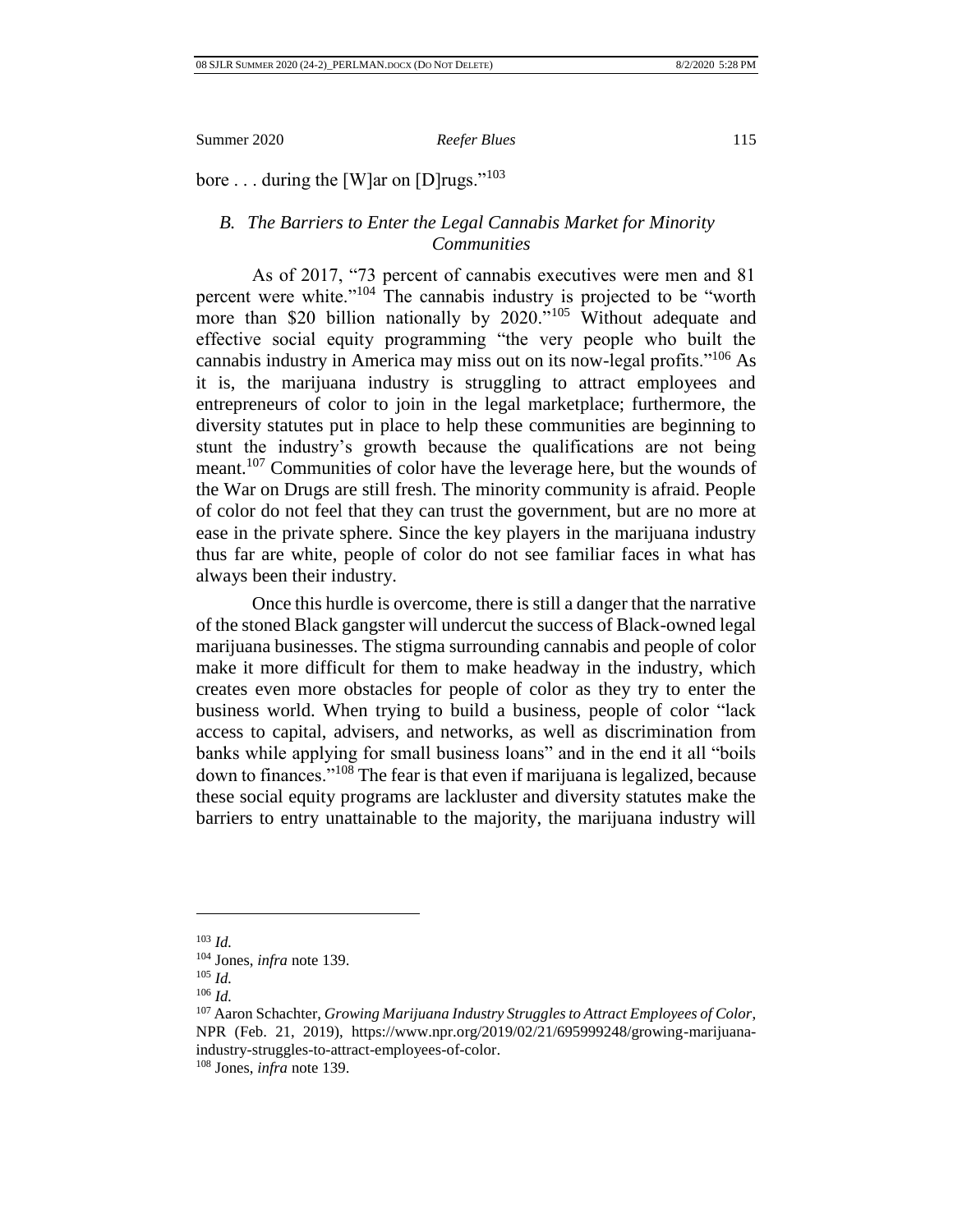operate both in the legal marketplace and the "black" market.<sup>109</sup> "None of the 10 states or Washington ensured that minority communities would share in any economic windfall of legalization."<sup>110</sup> We cannot have ethical marijuana without having social equity, and the two are becoming mutually exclusive on the national landscape, which is why the country needs to figure out what the best way to both allow the marijuana industry to grow and prosper and bring people of color into the fold.

# *C. The Executive "Gateway" to Legalization*

<span id="page-22-0"></span>As cliché as it sounds, timing truly is everything, which is especially relevant when trying to understand the game of chicken the federal government has been playing with the state governments around legalizing marijuana. Since the president's job is setting the nation's agenda, when Barack Obama was elected President in 2008, the idea of legalizing marijuana on a federal level became something more than just a pipe dream. Unlike Bill Clinton, "it was no secret that" Obama had a history of past marijuana use.<sup>111</sup> Clinton was President at a time when marijuana was still viewed as something that would tarnish one's public image, but during Obama's campaign, it came out that he had smoked marijuana as a teen with a group of his peers called the "Choom Gang" and "had even thanked his drug dealer Ray in his yearbook."<sup>112</sup> Obama was open and honest with the nation about his past marijuana use, and this was likely a product of the times, as marijuana use was hardly the political death sentence that it had been for Clinton.

Obama, of course, was held to a stricter standard than Clinton, but at the same time he was able to be more relatable because of who he was a Black man. The stereotypical juxtaposition of Black men and marijuana allowed Obama "to get real" with nation, in a way that Bill Clinton never could. Obama's greatest fear during his campaign was not his past marijuana use, but the fact that he was the first Black man running for president in a country where racism was still alive and well in many pockets of the nation, which is something Bill Clinton never had to face as a white man from Arkansas.

<sup>109</sup> Vince Beiser, *Building a Legal Marijuana Industry from the Ground Up*, PAC. STANDARD (Jun. 14, 2017), https://psmag.com/social-justice/washington-state-buildinglegal-marijuana-industry-58996.

<sup>110</sup> Jones, *infra* note 139.

<sup>111</sup> Olivia B. Waxman, *Bill Clinton Said He 'Didn't Inhale' 25 Years Ago—But the History of U.S. Presidents and Drugs is Much Older*, TIME (Mar. 29, 2017), http://time.com/4711887/bill-clinton-didnt-inhale-marijuana-anniversary/. <sup>112</sup> *Id.*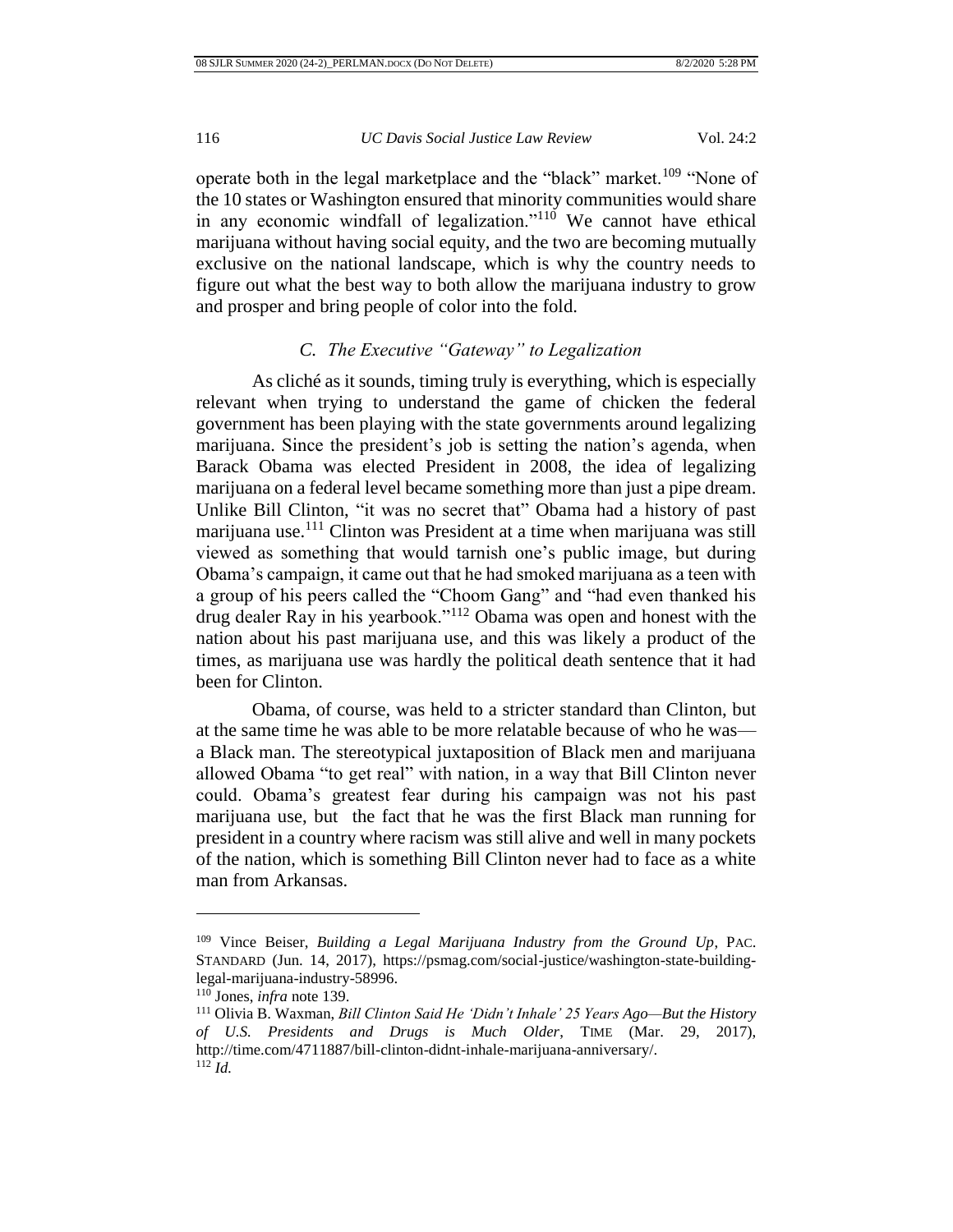Obama got the ball rolling for the normalization of recreational marijuana use. This is important for the situation at hand, because beyond being the first president to be honest about his marijuana use, he is also the first Black president. And, what's even more significant is the fact that in his presidency, Obama was more comfortable with his discussing his relationship with marijuana than he was talking about his relationship with his racial identity.<sup>113</sup> The Age of Obama marks a time of historic breakthroughs, but for the purposes of this discussion the attention must be shifted away from "the racial symbol of America's achievement to the actual substance of America's shame: the massive use of state power to incarcerate hundreds of thousands of precious poor, Black, male (and increasingly female) young people in the name of the bogus 'War on Drugs." $^{114}$ 

Going into his presidency, the nation expected Obama to be able to fix the racial divide in America, but when things got worse rather than better, many thought that the messages of "hope" and "change" were mere false promises to get him into office.<sup>115</sup> Honestly, Obama never had a chance. No matter what he did or did not do, he would have been scrutinized to the highest degree. This is not unlike his predecessors to office, but Obama was different in one significant way: he was the first Black president.<sup>116</sup> As such, every Black president post-Obama will be compared to him.<sup>117</sup> Obama was very much aware of this legacy, and it played a significant role in his administration's approach to marijuana policy.

# *D. Weed and the Future of the White House*

<span id="page-23-0"></span>Obama set the stage for diversity in government.<sup>118</sup> It is something the country benefits from today with the most diverse House of Representatives in history.<sup>119</sup> That would not have happened without Obama, but everyone knows that with light comes darkness; it is the dark

<sup>113</sup> Coates, *supra* note 25.

<sup>&</sup>lt;sup>114</sup> Cornel West, *Foreword* to MICHELLE ALEXANDER, THE NEW JIM CROW: MASS INCARCERATION IN THE AGE OF COLORBLINDNESS, xlviii (2d. ed. 2011)

<sup>115</sup> Charles Krauthammer, *Barack Obama's State of the Union was as spent as his presidency*, **TELEGRAPH** (Jan. 15, 2016), https://www.telegraph.co.uk/news/worldnews/northamerica/12101271/Obamas-terriblelegacy.html.

<sup>116</sup> Coates, *supra* note 25.

<sup>117</sup> *Id.*

<sup>118</sup> Julian Zelizer, *Cory Booker, the 2020 Race and Obama's Legacy*, CNN (Feb. 1, 2019), https://www-m.cnn.com/2019/02/01/opinions/cory-booker-obama-legacyzelizer/index.html.

<sup>119</sup> *Id.*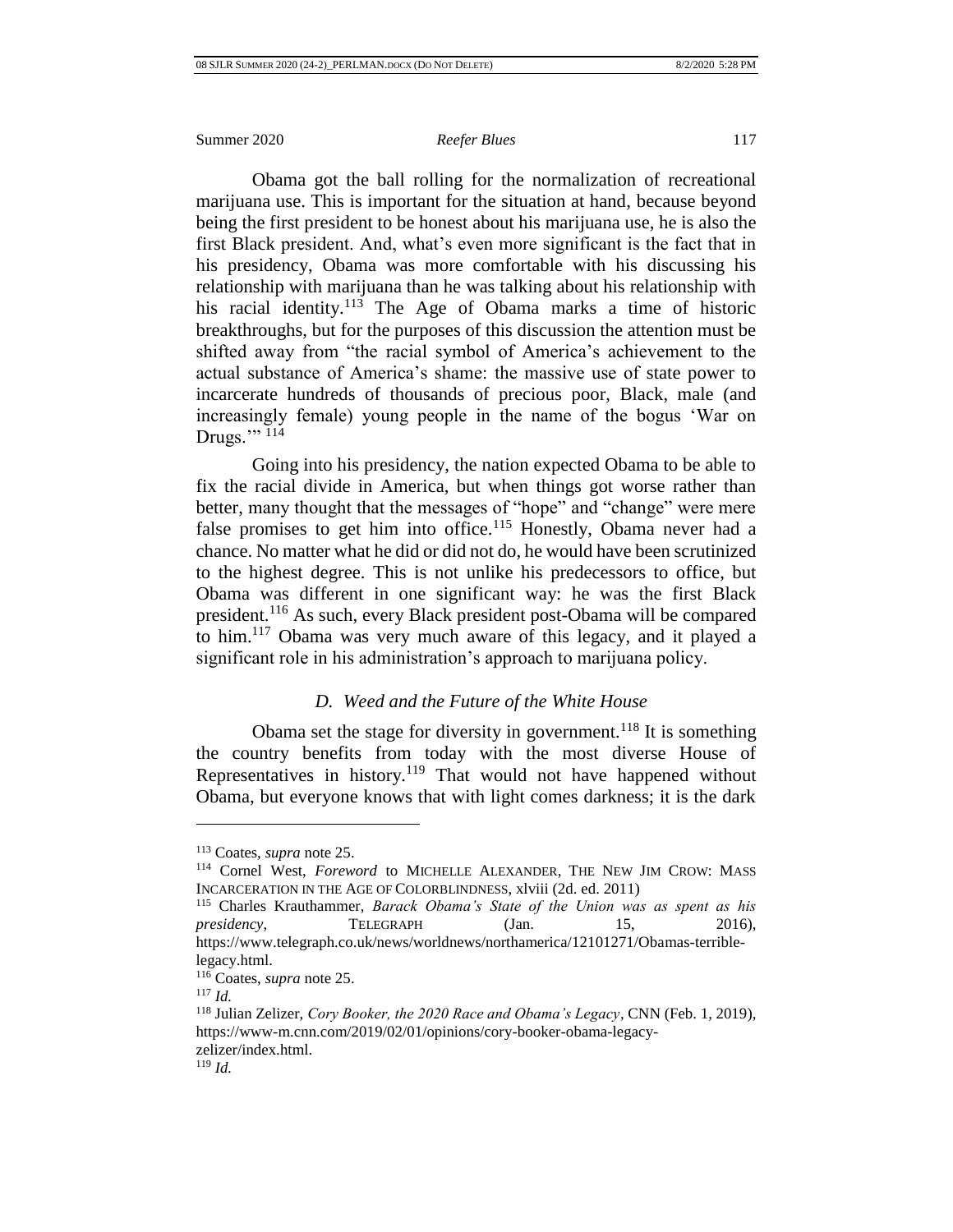side of Obama's presidency that continued to allow the "War on Drugs" to take the lives of young Black men and women. However, it is not his entirely his fault. The nation may have been ready to elect its first Black president, but he would have "to be twice as good and half as Black."<sup>120</sup> And, what does this mean? Well, "the irony of Barack Obama is this: he has become the most successful Black politician in American history by avoiding the radioactive racial issues of yesteryear, by being 'clean' (as Joe Biden once labeled him)—and yet his indelible Blackness irradiates everything he touches."<sup>121</sup> Again, this is not his fault— "this irony is rooted in the greater ironies of the country he leads;" democracy is to represent all citizens, but people of color are always the last invited to the party.<sup>122</sup>

Obama "[peppered] his speeches with nods to ideas originally held by conservatives," and this was most evident "in the very sphere where he holds singular gravity—race."<sup>123</sup> Obama was a symbol of "hope" and "change" for people of color. The government that once refused to count them as citizens or allow them the right to vote had elected one of their own to lead the nation. Our nation's government has not given communities of color a reason to trust it, but seeing a familiar face in the White House was a start. Arguably, Obama's greatest triumphs while in office "has been the expansion of the Black imagination to encompass this: the idea that a man can be culturally Black and many other things also— . . . intellectual, cosmopolitan, temperamentally conservative, [and] presidential."<sup>124</sup> And, it is this idea that makes Cory Booker possible. Unfortunately for Obama, during his time in office, "a Black president signing a bill into law might as well sign his own death certificate," and his presidency is a historical moment for the Black community that will reap more benefits in the future than legalizing weed would have done.<sup>125</sup> So, if Obama is the model, then Booker is his prodigy. Booker is able to do the things that Obama always wanted to do but could not.

## *E. The Politics of Legalization*

<span id="page-24-0"></span>Marijuana has found its way into the 2020 election by way of the democratic candidates running for office. Cory Booker announced his presidential bid on February 1, 2019, which was just weeks before he moved

- <sup>123</sup> *Id.*
- <sup>124</sup> *Id.* <sup>125</sup> *Id.*

<sup>120</sup> Coates, *supra* note 25.

<sup>121</sup> *Id.*

<sup>122</sup> *Id.*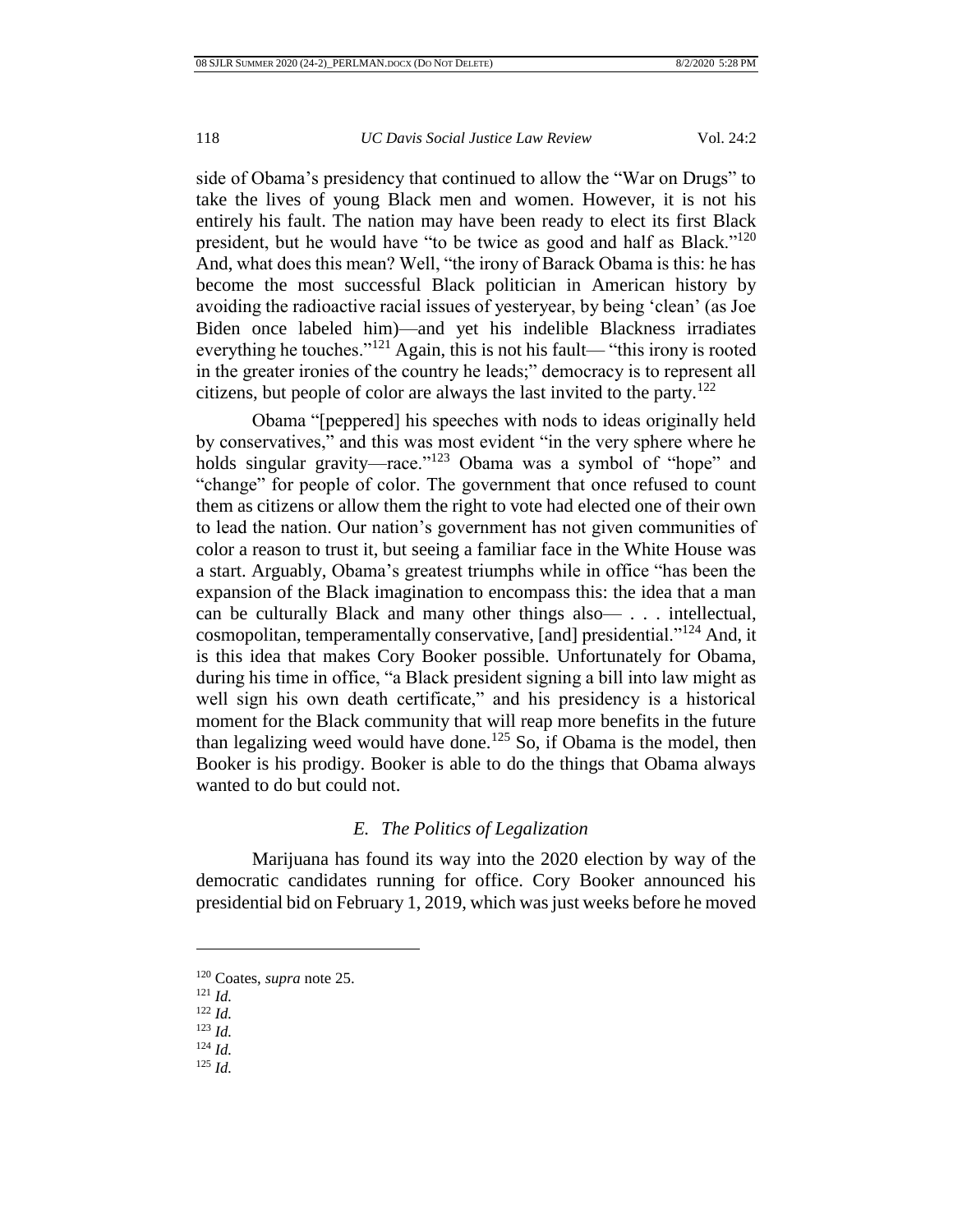to re-introduce his bill to legalize marijuana nationwide.<sup>126</sup> Kamala Harris, Bernie Sanders, and Elizabeth Warren, Booker's fellow Democrats running for office in 2020, joined him in sponsoring the bill, which tells the nation that decriminalizing marijuana is part of Democratic ticket's agenda for the upcoming election.<sup>127</sup> In 2019, the United States has a Black man and Black woman running for president who are also trying to legalize weed—what a time to be an American, is it not? The Marijuana Justice Act of 2019, if passed, would remove marijuana from the schedule of controlled substance, remove the prohibition on import and export of marijuana, withhold funding from states that have yet to legalize marijuana that have a disproportionate arrest rate or a disproportionate incarceration rate for marijuana offenses, and expunge marijuana offense convictions, among other things.<sup>128</sup> The bill also puts aside funds to invest in creating equity programming in the spheres of job training and social service to assist the underrepresented minorities negatively affected by the "War on Drugs."<sup>129</sup> The bill comes as increasing numbers of states are legalizing marijuana on the local level and public opinion has shifted in favor of legalization. The Marijuana Justice Act is somewhat revolutionary not only in its contents, but also in its sponsors. Now is a time where Black people are experiencing a kind of privilege previously unimaginable. Not only are Black cultural practices and tropes being validated on the national stage, but social equity for the Black community in terms of marijuana legalization is becoming an issue for the 2020 election. $130$ 

Obama's presidency was too polarizing politically for him to touch marijuana policy because he would have only been remembered as "the Black guy that legalized weed," which is why he was likely so evasive on the topic. "The myth of 'twice as good' that [made] Obama possible also [smothered] him," and that is exactly what happened when it came to marijuana legalization.<sup>131</sup> Obama thought as he was leaving office at the end of his presidency that one of his last moves was going to be decriminalizing marijuana on the federal level; but then Trump got elected.<sup>132</sup> Since Trump has entered the Oval Office, the only clear agenda he seems to stick to is

<sup>126</sup> Chappell, *supra* note 40.

<sup>127</sup> *Id*.

 $128$  See Marijuana Justice Act of 2019, H.R. 1456, 116<sup>th</sup> Cong. (1<sup>st</sup> Sess. 2019).

<sup>129</sup> Chappell, *supra* note 40.

<sup>130</sup> *Id.*

<sup>131</sup> *Id.*

<sup>132</sup> Kyle Jaeger, *New Book: Obama Considered Decriminalizing Marijuana, But Then Trump Won*, MARIJUANA MOMENT, (Sept. 12, 2018), https://www.marijuanamoment.net/new-book-obama-considered-decriminalizingmarijuana-but-then-trump-won/.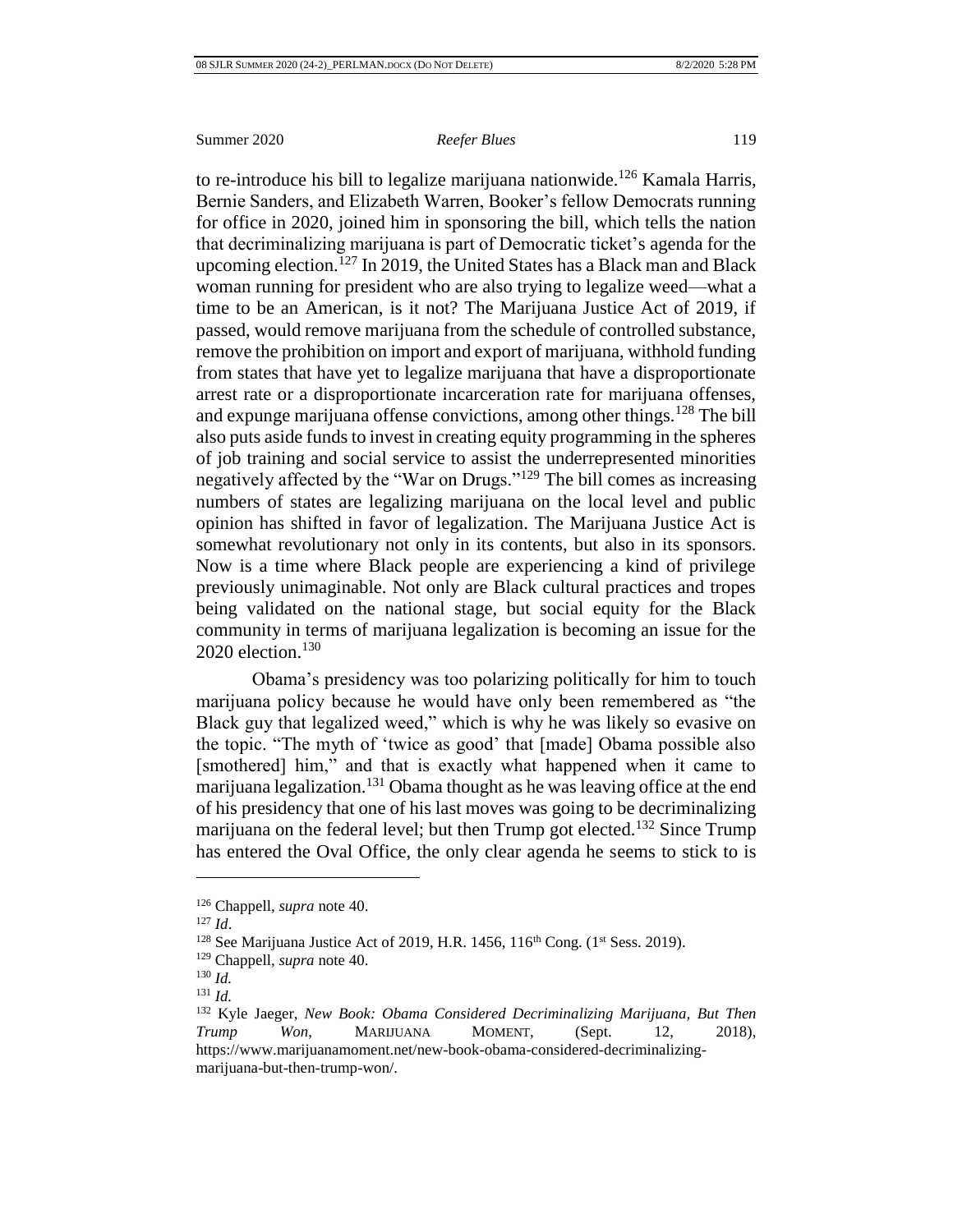reversing the programs and initiatives that are reminiscent of the Obama administration.<sup>133</sup> If Obama had moved to decriminalize marijuana, it is likely that Trump would have quickly shut it down.<sup>134</sup> Obama punted the issue of decriminalizing marijuana and left it for the next guy (or gal). Cory Booker does not have to distance himself from his racial identity as Obama did in the past. Obama laid down the groundwork for candidates like Cory Booker and Kamala Harris to be able to be authentically Black. Barack opened the door, and now it is up to today's political regime to do the rest.

### <span id="page-26-0"></span>*F. Making Room for Social Justice in the Legalization Conversation*

It has been seven years since Colorado and Washington legalized recreational marijuana, and in that time the industry has been "controlled largely by white men."<sup>135</sup> With marijuana legalization around the corner for many states in the coming year, the "'growing emphasis on the economic aspect of marijuana legalization' [has] replaced an 'overemphasis on social justice."<sup>136</sup> As New York weighs whether or not to move to legalize marijuana, "the question of economic return for those communities has emerged as a defining issue."<sup>137</sup> Black lawmakers have threatened to block the legislation if their communities don't benefit.<sup>138</sup> The fear is that if it is "not required in the statute then it won't happen."<sup>139</sup> These lawmakers have no reason "to trust that at the end of the day, these communities would be invested in," and based on history they are not wrong.<sup>140</sup>

Governor Cuomo of New York has stated that the provisions involving social equity would be written after legalization has passed, but that seems a little backwards.<sup>141</sup> It shows the communities of color in New York that they continue to be an afterthought in the saga of the War on Drugs. New Jersey is also in the same boat in terms of legalization, and advocates there are also "pushing for legalization only if tied to community

<sup>133</sup> *Id.*

<sup>134</sup> *Id.*

<sup>135</sup> Liz Posner, *The Green Rush is Too White*, PACIFIC STANDARD, (Dec. 10, 2018), https://psmag.com/economics/the-green-rush-is-too-white-hood-incubator-race-weed.

<sup>136</sup> Vivian Wang & Jeffery C. Mays, *Black Lawmakers to Block Legalized Marijuana in N.Y. if Their Communities Don't Benefit*, THE NEW YORK TIMES, (Mar. 11, 2019), (quoting Representative Hakeem Hakeem Jeffries), https://www.nytimes.com/2019/03/11/nyregion/marijuana-legalization-african-

americans.html.

<sup>137</sup> *Id.*

<sup>138</sup> *Id.*

<sup>139</sup> *Id.*

<sup>140</sup> *Id.*

<sup>141</sup> *Id.*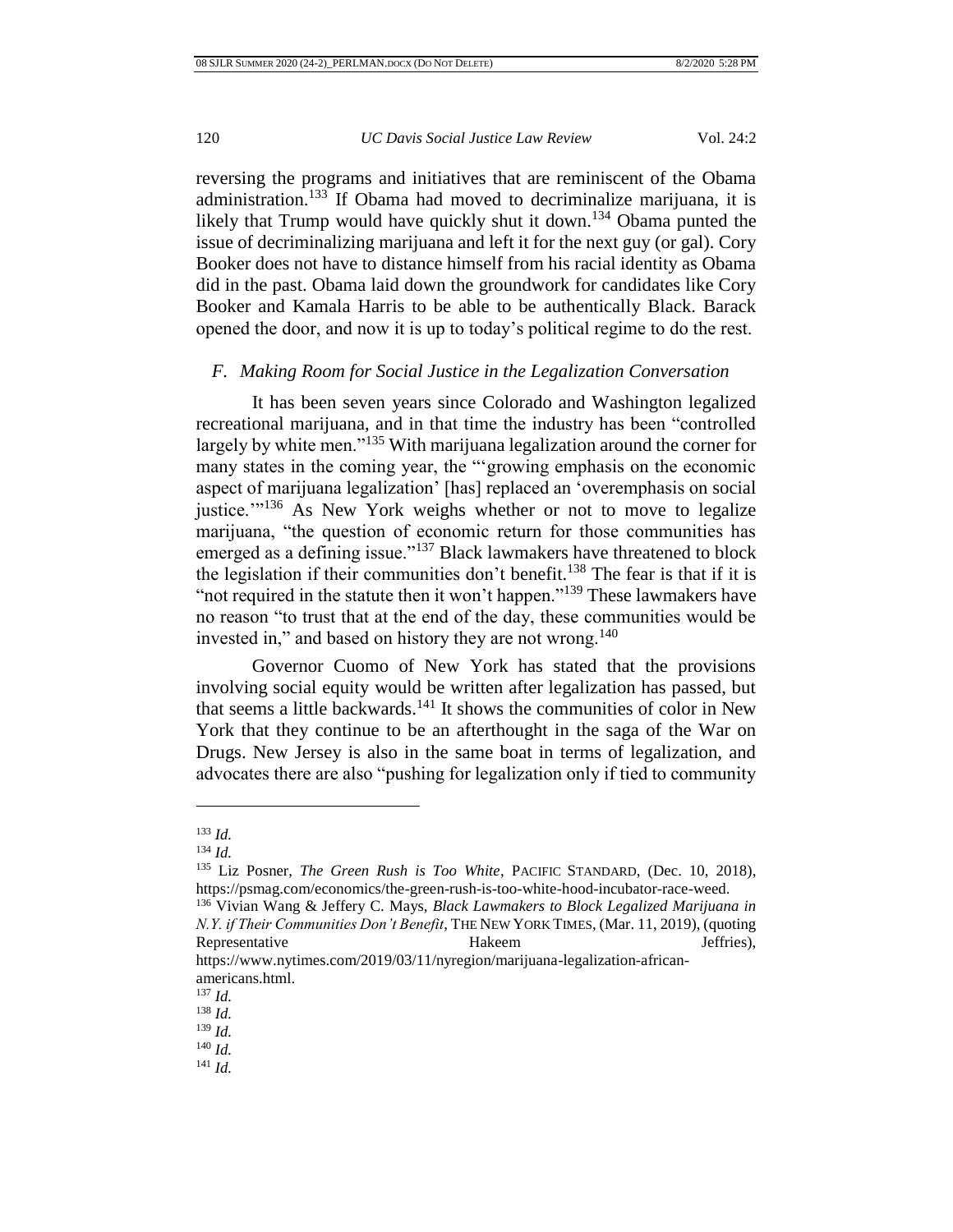reinvestment."<sup>142</sup> In Colorado, where marijuana has been recreationally legal for the past seven years, "Black entrepreneurs said they were banned from winning licenses because of marijuana-related convictions."<sup>143</sup> Black entrepreneurs hold a handful of the thousands of cultivation and dispensary licenses there, and "continue to be arrested on marijuana-related charges at almost three times the rate of white people."<sup>144</sup>

The emerging social equity programs need to not only account for changes to the criminal justice system, but also economic ones. Pennsylvania is another state poised to legalize marijuana, but like New York, the concern is that when marijuana is finally legalized that "people of color will get to legally smoke marijuana, but the bulk of the estimated \$581 million in annual state marijuana revenue would go to white organizations instead of the entrepreneurs of color who made marijuana a multibilliondollar enterprise."<sup>145</sup> The legalization of marijuana could likely be a part of some sort of economic bait and switch where "Blacks create an industry that has value—whether through legal or illegal means—and white folks change the rules, change the language, and change the perception in order to bring about a change in ownership."<sup>146</sup> There is a case for the bait and switch theory, for the companies that have jumped on marijuana legalization are the medical companies, and as a result medical marijuana is being legalized first.<sup>147</sup> In the grand scheme of legalization, numerous interest groups stand to benefit from the tax revenue windfall of marijuana legalization, but "revenue might not materialize without a robust economic equity plan."<sup>148</sup>

# *G. Solving the Equity Problem*

<span id="page-27-0"></span>The first place the marijuana revenue should go is to community investment to keep paying off the debt of the War on Drugs, since it was not just those charged or convicted that were impacted, but the whole minority community at large. California has made the best effort thus far where equity programs have been introduced retroactively, the most notable of them being Hood Incubator out of Oakland. Oakland "requires at least

l

<sup>142</sup> *Id.*

<sup>143</sup> *Id.*

<sup>144</sup> *Id.*

<sup>145</sup> Solomon Jones, *Legalizing Marijuana Won't Benefit People of Color*, PHILA. INQUIRER, Jan. 1, 2019, https://www.philly.com/opinion/commentary/marijuana-sales-black-browndollars-wealth-column-solomon-jones-20190102.html.

<sup>146</sup> *Id.*

<sup>147</sup> *Id.*

<sup>148</sup> *Id.*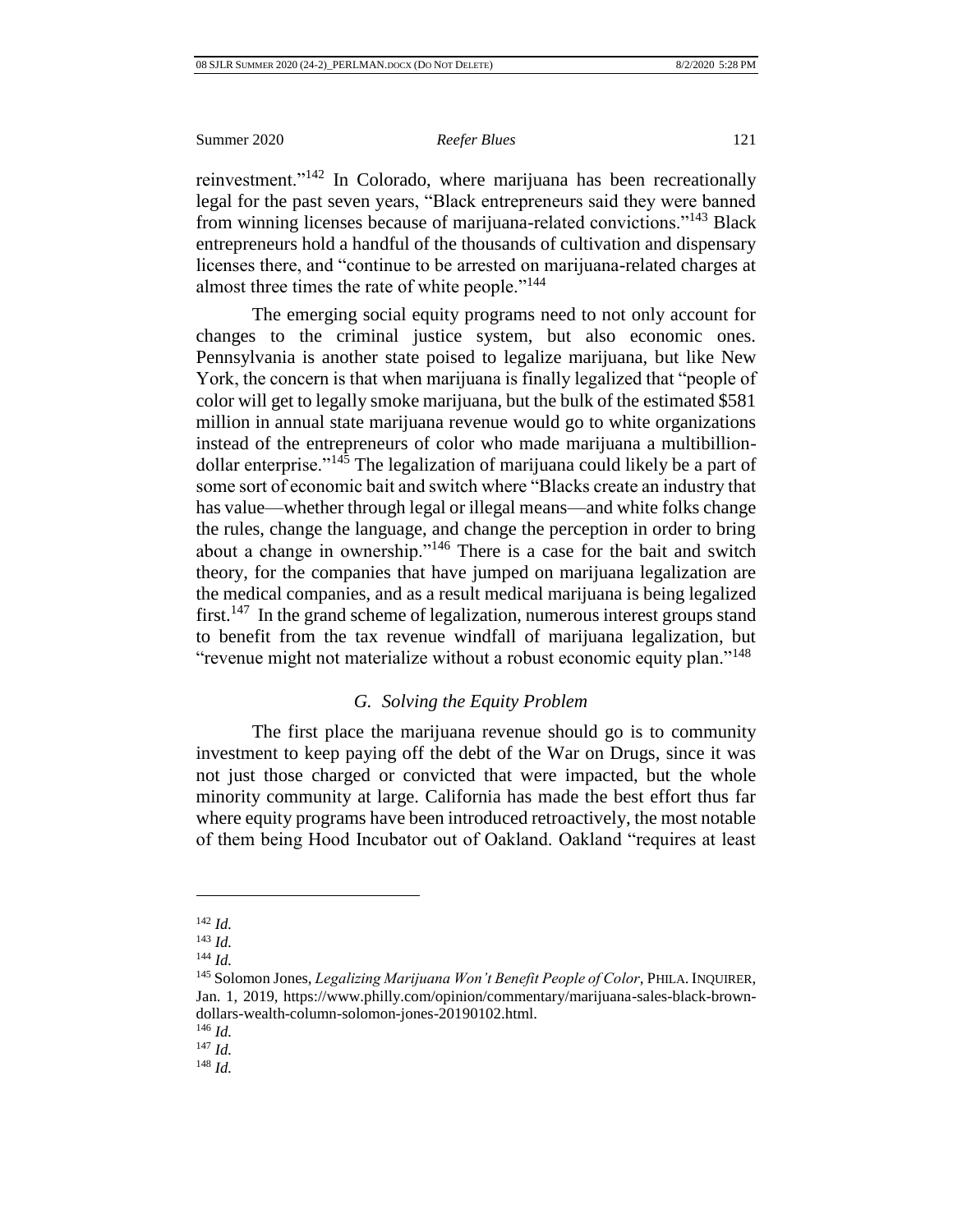half of licenses to go to people with a cannabis-related conviction . . ."<sup>149</sup> Marijuana legalization brings with it not only opportunities for investment, but for employment. Hood Incubator is a project that "provides a free crashcourse in business and networking to people of color aspiring to cannabis entrepreneurship."<sup>150</sup> Often, the people involved in the marijuana industry prior to legalization have the experience needed to be successful in the now legal market, but they do not know how to translate their skills to the legal landscape, so Hood Incubator works to bring the green rush back to people of color. It focuses on "three main areas: economic development, policy and advocacy work, and community organizing."<sup>151</sup> The program's first cohort began in January of 2017, and ten businesses were able to launch.<sup>152</sup> Hood Incubator is able to partner new ventures with local companies to grow the venture for a designated amount of time in return for getting priority access for their own permits.<sup>153</sup> It is a way for people of color to get the first bite at the apple with the help of their community members. In doing this, the incubator in building equity in the community where it likely did not exist before.

As of September 2018, six of those ten businesses are still in operation.<sup>154</sup> The marijuana industry is likely to bring a lot more jobs than business owners, and as a result, Hood Incubator is piloting a program to "place people of color in apprenticeship programs to jump-start their careers in cannabis."<sup>155</sup> The Incubator also played a role in advocating for the Cannabis Equity Program, "which prioritizes Oakland residents with prior convictions for marijuana crimes for business permits."<sup>156</sup> The Hood Incubator model "will need to go viral to spread its impact nationally."<sup>157</sup> What is most important here is that social equity programs prioritize the communities around them and the socio-economic status of the people within them. Social equity is about giving people of color and the poor the opportunity to become financially empowered through owning their own business, and what it means to be an owner rather than just an employee. The time for equity to shape the marijuana industry has never been greater.

<sup>149</sup> *Id.*

l

- <sup>150</sup> *Id.*
- <sup>151</sup> *Id.*
- <sup>152</sup> *Id.*
- <sup>153</sup> *Id.*
- <sup>154</sup> *Id.*
- <sup>155</sup> *Id.*
- <sup>156</sup> *Id.*
- <sup>157</sup> *Id.*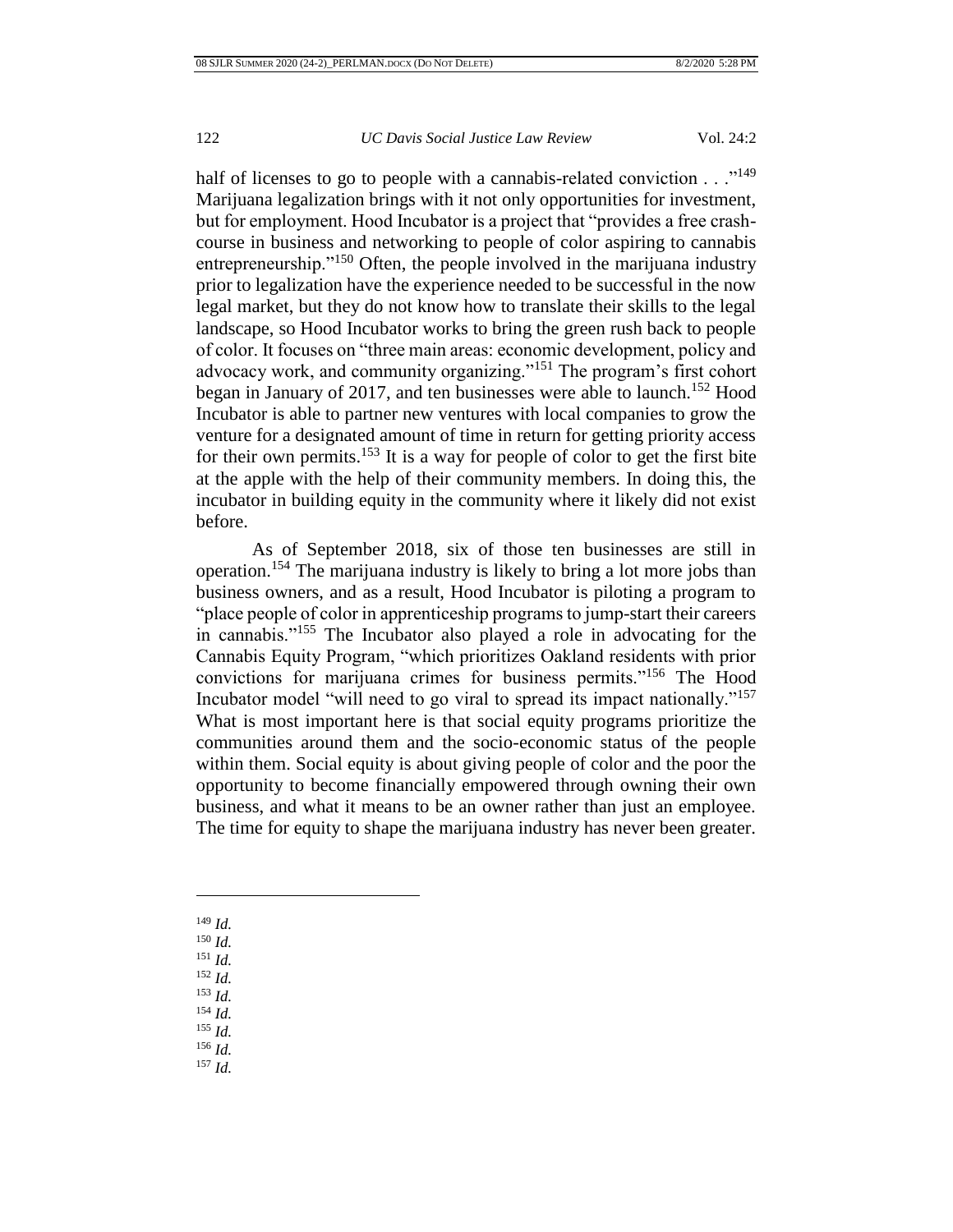### **Conclusion**

<span id="page-29-0"></span>Marijuana legalization will allow people of color to "smoke fear away…roll that mother\*\*\*\*er up… And…take two puffs" as Kendrick Lamar put it in his song "Fear". "They will get to forget—if even for a few hours at a time—that we live in an age where racism is on the rise, where racial inequality is widely accepted, and where Black lives remain in danger." And, for these reasons, we have to change the narrative of the Black man in America. The first step has been making social equity what marijuana legalization is truly about, but the next step is actually acting on it. Beyond California, states for the most part thus far have not effectively developed policies or procedures that alleviate the burden of the War on Drugs or prioritize the communities of color in allowing them to become equal stakeholders in the nation's legal marketplace. To ensure that this happens, it is my recommendation to remove marijuana from the Schedule 1 controlled substance list as proposed in Senator Booker's Marijuana Justice Act of 2019 as a first step. The federal government should then decriminalize marijuana on a national level in order to prepare the country for legalized marijuana. During the decriminalization period, the country will be able to work on the retroactive relief for those with marijuana crimes on their record. Once expungement or a program of the like wipes those records clean and those people are able to access public assistance again, the country can then take a look at legalizing marijuana. Furthermore, the proportion of money that was going to enforcement, education, and prevention should be redistributed into educating and supporting people of color to access what they need to participate in the marijuana industry.

Minority communities need more than just opportunity; they need guidance and assistance to get them to where they want to be. Each state should require a minimum of 25 percent of license holders be a person of color. It is also my recommendation that in each state, a portion of tax revenue made off of marijuana be set aside for 1) zero-interest loans for minority owned ventures and 2) a state-sponsored venture accelerator for minority owned marijuana businesses. The state-sponsored venture accelerator should mirror the Hood Incubator out of Oakland. And, as each state creates their accelerator, it will build a national network. The Hood Incubator serves as the model example for what to do when considering legalization in a new place. And, with each state having their own incubator like program, the reversal of the effects of the War on Drugs is likely to happen sooner than expected since the whole nation would be on the same page. These accelerators across the country would be in place not only to assist in the marijuana industry for the communities of color, but also serve as a genuine community building entity. And, building community means